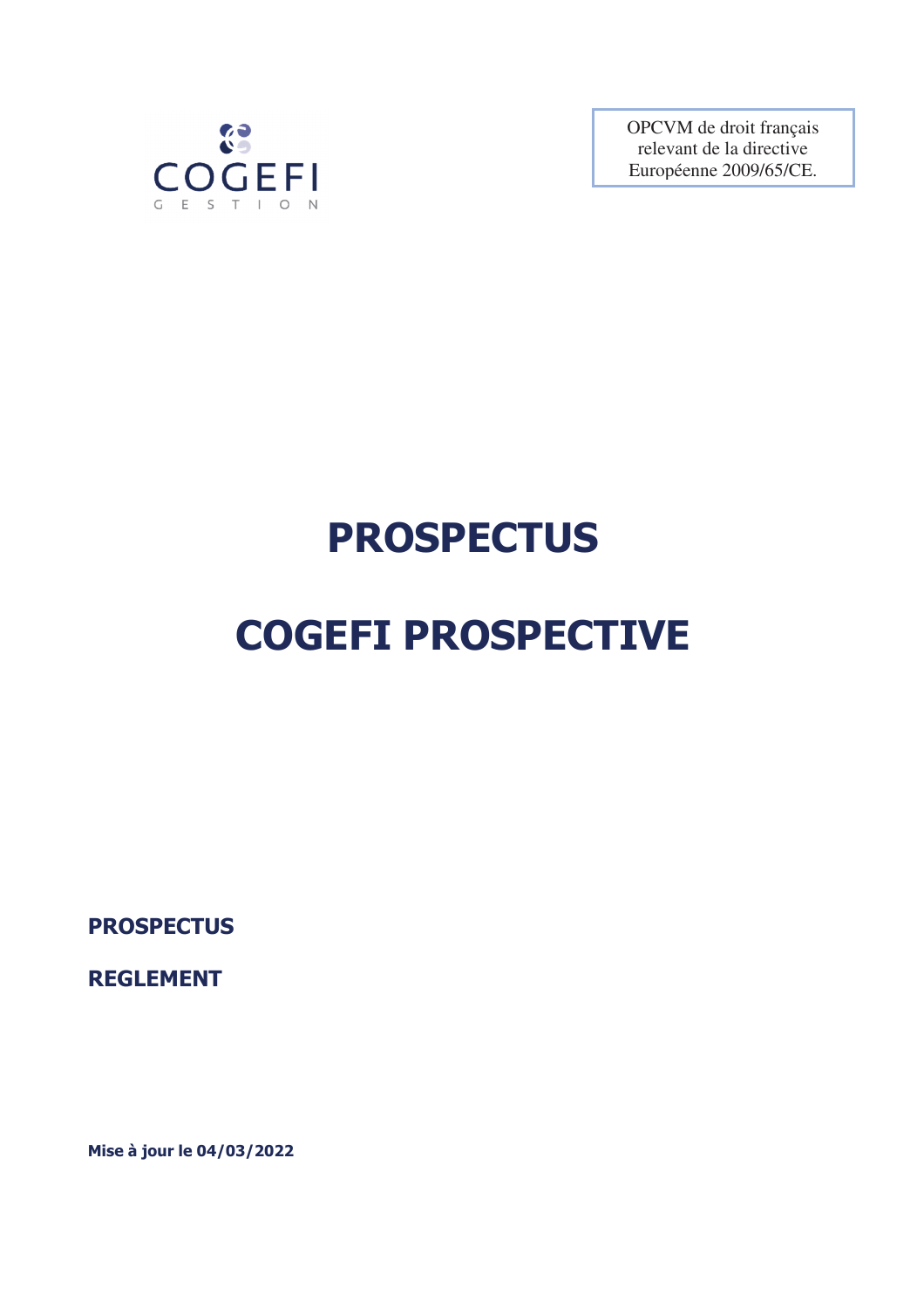# **PROSPECTUS**

# I Caractéristiques générales

# Forme de l'OPCVM :

Fonds Commun de Placement (FCP)

# Dénomination :

COGFFI PROSPECTIVE

# ▶ Forme juridique et état membre dans lequel l'OPCVM a été constitué :

Fonds Commun de Placement (FCP) de droit français.

# Date de création et durée d'existence prévue :

Le FCP a été créé le 10/07/2009 pour une durée de 99 ans.

# Synthèse de l'offre de gestion :

| Parts    | Code ISIN    | Affectation<br>des sommes<br>distribuables | Valeur<br>liquidative<br>d'origine | Devise<br>de<br>libellé | Souscripteurs<br>concernés                                                     | Montant<br>minimum de<br>souscription<br>initiale | Montant<br>minimum de<br>souscription<br>ultérieure |
|----------|--------------|--------------------------------------------|------------------------------------|-------------------------|--------------------------------------------------------------------------------|---------------------------------------------------|-----------------------------------------------------|
| Parts P  | FR0010762518 | Capitalisation                             | 41,52 €                            | Euro                    | Tous<br>souscripteurs et<br>plus<br>particulièrement<br>les<br>Particuliers    | 1 part                                            | 1 part                                              |
| Parts SI | FR0013506334 | Capitalisation                             | 1 000 €                            | Euro                    | Tous<br>souscripteurs et<br>plus<br>particulièrement<br>les<br>institutionnels | 125.000 €                                         | 1 part                                              |

# Indication du lieu où l'on peut se procurer le dernier rapport annuel et le dernier état périodique :

Les derniers documents annuels ainsi que la composition des actifs sont adressés dans un délai de huit jours ouvrés sur simple demande écrite du Porteur auprès de :

> COGEFI GESTION 11, rue Auber - 75009 Paris 01.40.06.02.22 E-mail: contact@cogefi.fr

Des explications supplémentaires peuvent être obtenues si nécessaire par E-mail à contact@cogefi.fr ou par téléphone au 01 40 06 02 22 auprès du gérant.

# **II Acteurs**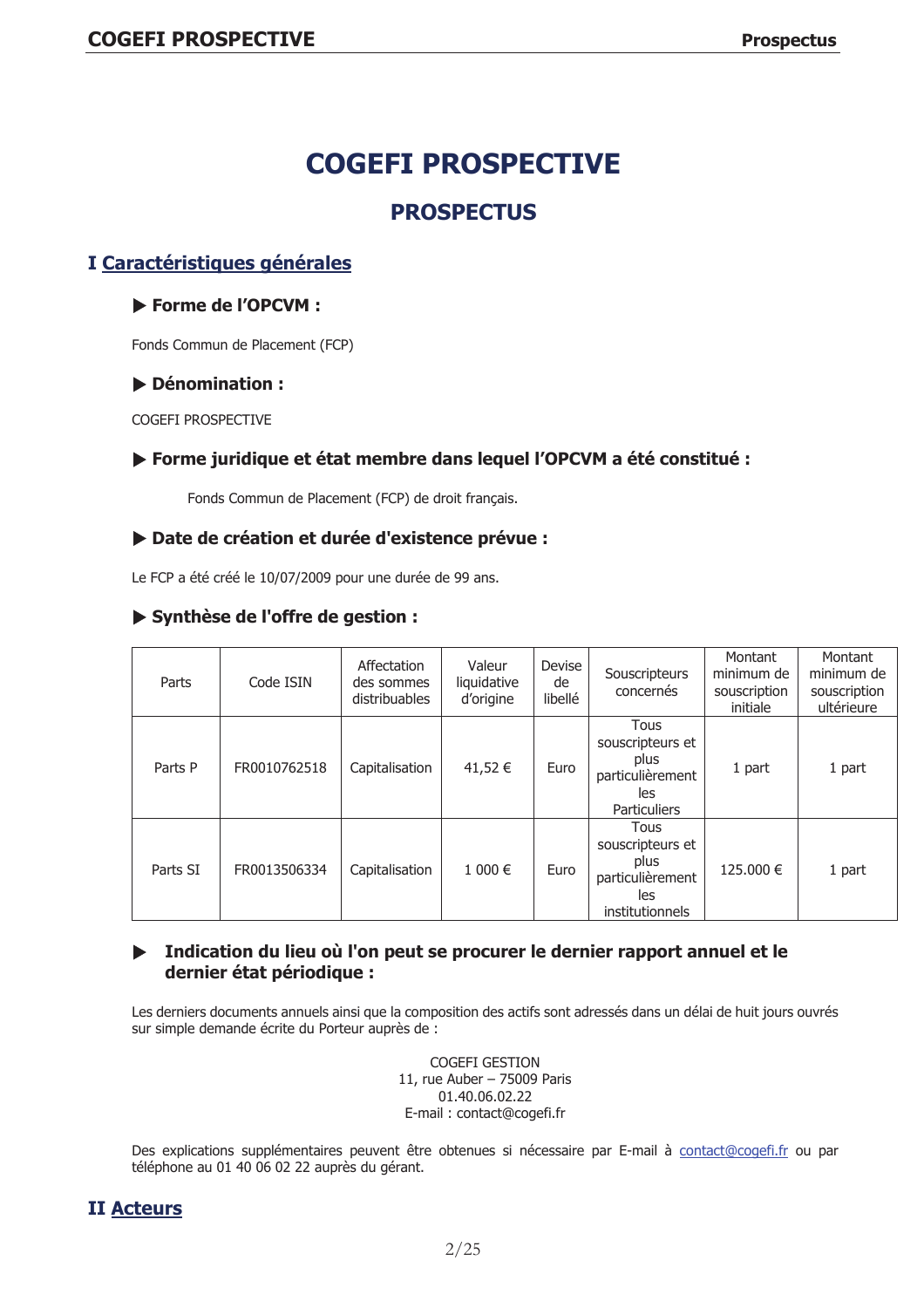# Société de gestion :

COGEFI GESTION

La société de Gestion est agréée depuis le 25 septembre 1997 par l'Autorité des marchés financiers sous le numéro GP 97-90 (agrément général). 11. rue Auber

75009 Paris

La société de gestion gère les actifs du FCP dans l'intérêt exclusif des porteurs et rend compte de sa gestion aux porteurs. Elle dispose de moyens financiers, techniques et humains en adéquation avec les services d'investissement proposés.

# Dépositaire et conservateur :

Les fonctions de dépositaire et de conservateur sont assurées par :

**CACETS BANK** 

Siège Social : 1-3, place Valhubert 75013 PARIS Société Anonyme, établissement agréé par l'Autorité de contrôle prudentiel et de résolution (ACPR) pour exercer ses activités en tant que banque prestataire de services d'investissement.

Les fonctions du dépositaire recouvrent les missions, telles que définies par la Réglementation applicable, de la garde des actifs, de contrôle de la régularité des décisions de la société de gestion et de suivi des flux de liquidités des OPCVM. Le dépositaire est indépendant de la société de gestion.

La description des fonctions de garde déléguées, la liste des délégataires et sous délégataires de CACEIS Bank et l'information relative aux conflits d'intérêt susceptibles de résulter de ces délégations sont disponibles sur le site de CACEIS: www.caceis.com

Des informations actualisées sont mises à disposition des investisseurs sur demande.

Le dépositaire est également chargé, par délégation de la société de gestion, de la tenue du passif du Fonds, qui recouvre la centralisation des ordres de souscription et de rachat des parts du Fonds ainsi que la tenue du compte émission des parts du Fonds.

# Commissaire aux comptes :

**KPMG AUDIT** 2, avenue Gambetta Tour Egho  $CS$  60055 92066 Paris La Défense Cedex Représenté par Isabelle GOALEC

Le commissaire aux comptes certifie la régularité et la sincérité des comptes du FCP. Il contrôle la composition de l'actif ainsi que les informations de nature financière et comptable avant leur publication.

# Commercialisateur :

Les fonctions de conservateur sont assurées par : COGFFI GESTION 11. rue Auber 75009 Paris

# Délégataires :

Délégataire de la gestion administrative et comptable : SOCIETE GENERALE Siège social : 29 boulevard Haussmann - 75009 PARIS Adresse postale: 189 rue d'Aubervilliers - 75886 PARIS CEDEX 18

La gestion comptable consiste principalement à assurer le calcul des valeurs liquidatives. La gestion administrative consiste principalement à assister la société de gestion dans le suivi juridique du FCP.

Conseillers :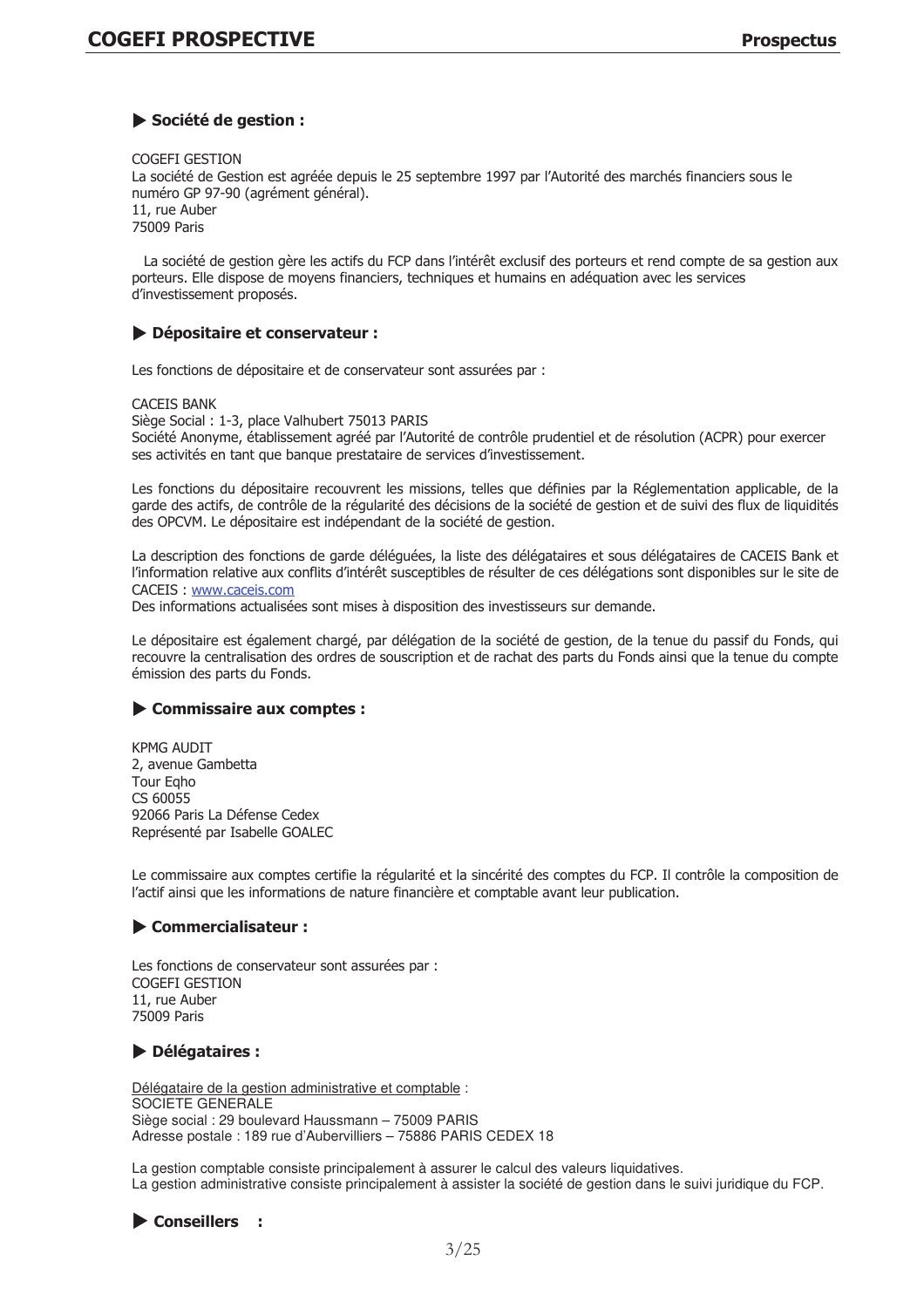Néant.

# Centralisateur par délégation de la société de gestion :

La centralisation des ordres de souscription et de rachat et la tenue des registres de parts sont assurées par:

**CACEIS BANK** Siège Social : 1-3, place Valhubert - 75013 PARIS Société Anonyme, établissement agréé par l'Autorité de contrôle et prudentiel et de résolution (ACPR) pour exercer ses activités en tant que banque prestataire de services d'investissement.

# III Modalités de fonctionnement et de gestion

# III-1 Caractéristiques générales

# Caractéristiques des parts :

Codes TSTN . Part P: FR0010762518 Part SI: FR0013506334

Nature du droit attaché à la catégorie de parts : Chaque porteur de parts dispose d'un droit de copropriété sur les actifs du fonds proportionnel au nombre de parts possédées.

Tenue du passif : par le dépositaire avec inscription au registre EUROCLEAR.

Droits de vote : Le fonds étant une copropriété de valeurs mobilières, aucun droit de vote n'est attaché aux parts détenues. Les décisions concernant le fonds sont prises par la société de gestion dans l'intérêt des porteurs de parts.

Forme des parts : au porteur

Décimalisation des parts : parts entières.

# $\blacktriangleright$  Date de clôture :

Dernier jour de bourse ouvré à Paris du mois de décembre de chaque année. (Première clôture : décembre 2009).

# ▶ Indications sur le régime fiscal :

La qualité de copropriété du Fonds le place de plein droit en dehors du champ d'application de l'impôt sur les sociétés. En outre, la loi exonère les plus-values de cessions de titres réalisées dans le cadre de la gestion du FCP, sous réserve qu'aucune personne physique, agissant directement ou par personne interposée, ne possède plus de 10 % de ses parts (article 150-0 A, III-2 du Code général des impôts).

Selon le principe de transparence, l'administration fiscale considère que le porteur de parts est directement détenteur d'une fraction des instruments financiers et liquidités détenus dans le Fonds.

Le Fonds ne proposant que des parts de capitalisation pour les parts «SI » et « P », la fiscalité applicable est en principe celle des plus-values sur valeurs mobilières du pays de résidence du porteur, suivant les règles appropriées à la situation (personne physique, personne morale soumise à l'impôt sur les sociétés, autre cas...). Les règles applicables aux porteurs résidents français sont fixées par le Code Général des Impôts.

Le Fonds est éligible au PEA et à l'abattement pour durée de détention visé à l'article 150-0 D du Code général des Impôts, depuis sa création.

D'une manière générale, les porteurs de parts du Fonds sont invités à se rapprocher de leur conseiller fiscal ou de leur chargé de clientèle habituel afin de déterminer les règles fiscales applicables à leur situation particulière.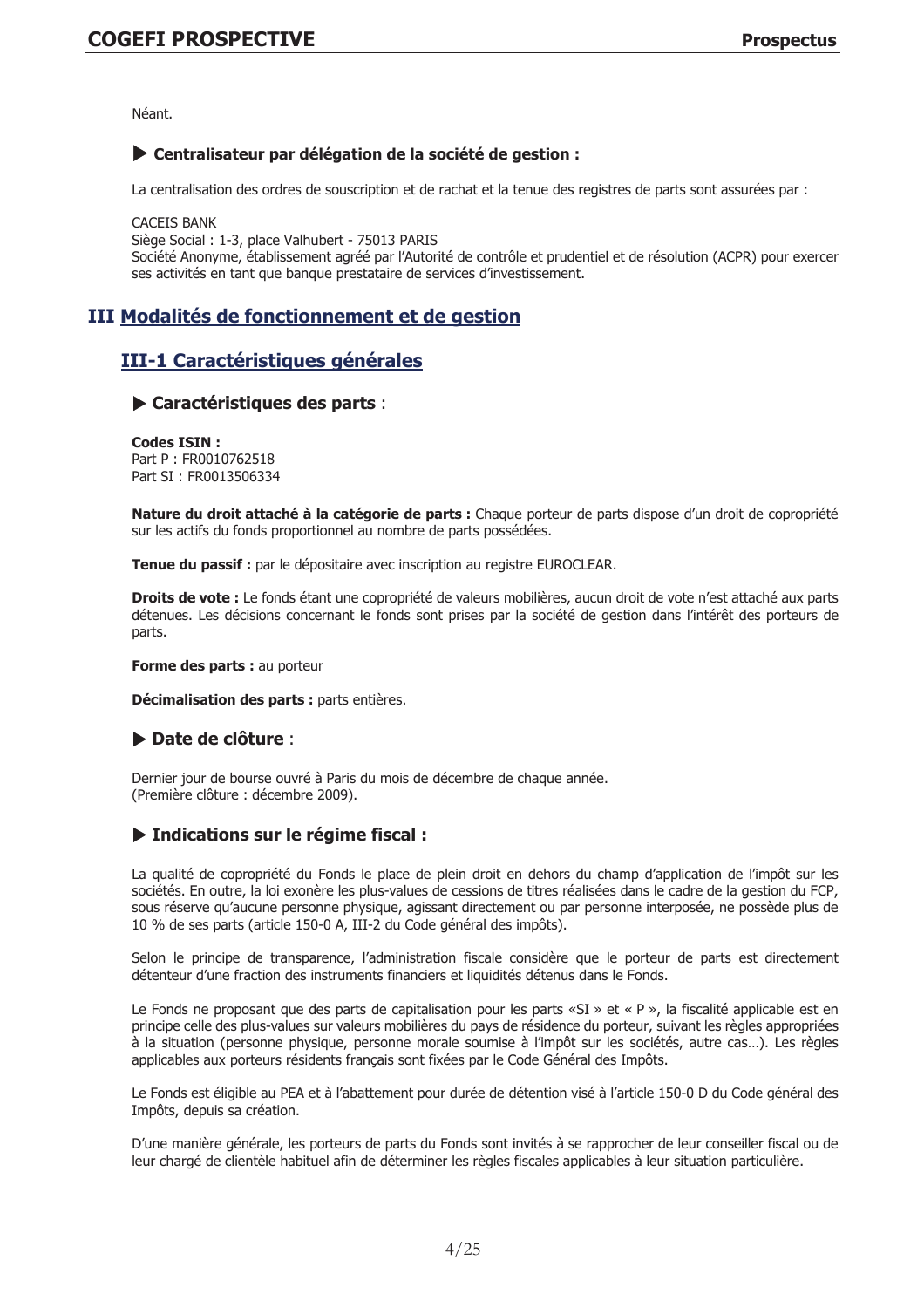# Investisseurs non autorisés :

Les parts du Fonds ne sont pas enregistrées sous le « United States Securities Act of 1933 » et ne sont ni offertes ni vendues directement ou indirectement sur le territoire américain ou pour le compte d'un « US Person » tel que défini par la réglementation applicable. A titre indicatif, sont notamment considérées comme des « US Person » au sens de « Regulation S » du « United States Securities Act of 1933 » toute personne résidant aux Etats-Unis ainsi que toute société commerciale, société en nom collectif ou autre entité constituée ou enregistrée aux Etats-Unis. Les parts du Fonds ne doivent être ni offertes, vendues ou transférées aux Etats-Unis (y compris dans ses territoires et possessions), ni bénéficier, directement ou indirectement, à une US Person.

# Définition d'une « US Person »

Aux fins du présent Prospectus (mais sous réserve du respect du droit en vigueur, y compris de la Règle 902(k) du Règlement S de l'US Securities Act de 1933 tel que modifié, étant précisé à cet égard que la présente définition n'est qu'une traduction en langue française des règles applicables et que seule la version originale en langue anglaise fait foi).

# A) «Etats-Unis» désigne :

Les Etats-Unis d'Amérique, y compris ses territoires et possessions, tout Etat des Etats-Unis, et le District de Columbia;

# B) «US Person» désigne :

- 1. toute personne physique étant un citoyen des Etats-Unis (y compris les citoyens ayant une double nationalité et les personnes nées aux Etats-Unis);
- 2. toute personne physique résidente des ou résidant aux Etats-Unis;
- 3. toute société de personnes («partnership») ou personne morale organisée ou constituée en vertu du droit des Etats-Unis;
- 4. toute succession dont un exécuteur testamentaire ou un administrateur est une US Person ou dont le revenu est soumis à l'impôt américain sur le revenu indépendamment de son origine;
- 5. tout trust dont un trustee est une US Person ou dont le revenu est soumis à l'impôt sur le revenu indépendamment de son origine;
- 6. toute agence ou succursale d'une entité non américaine située aux Etats-Unis;
- 7. tout compte non discrétionnaire ou compte similaire (autre qu'une succession ou qu'un trust) détenu par un négociant («dealer») ou tout autre agent fiduciaire au bénéfice ou pour le compte d'une US Person;
- 8. tout compte discrétionnaire ou compte similaire (autre qu'une succession ou qu'un trust) détenu par un négociant («dealer») ou tout autre agent fiduciaire organisé, constitué, ou (dans le cas d'une personne physique) résidant aux Etats-Unis; et
- 9. toute société de personnes («partnership») ou personne morale dès lors qu'elle est
	- (i) organisée ou constituée en vertu du droit d'un pays autre que les Etats-Unis; et
- $(ii)$ établie par une US Person principalement dans le but d'investir dans des titres non enregistrés en vertu de l'US Securities Act de 1933 tel que modifié, à moins qu'elle ne soit organisée ou constituée, et détenue, par des investisseurs agréés («accredited investors», tel que défini à

la Règle 501(a) de l'US Securities Act de 1933 tel que modifié) qui ne sont pas des personnes physiques, des successions ou des trusts;

10, toute entité organisée principalement à des fins d'investissement passif telle qu'un «pool», une société d'investissement ou toute autre entité similaire, sous réserve que les parts détenues dans l'entité par des US Persons ou des personnes qui ne sont pas considérées comme des «personnes éligibles qualifiées» («qualified eligible persons», tel que défini dans la Règle 4.7 de l'US Commodity Exchange Act) représentent au total 10% au moins des intérêts bénéficiaires dans l'entité, et que ladite entité ait été établie principalement aux fins de faciliter l'investissement par des US Persons dans un «pool» au regard duquel l'opérateur est exonéré de certaines obligations visées à la Partie 4 des règles adoptées conformément à I'US Commodity Exchange Act au motif que ses participants ne sont pas des US Persons;

# C) Le terme «US Person» n'inclut pas :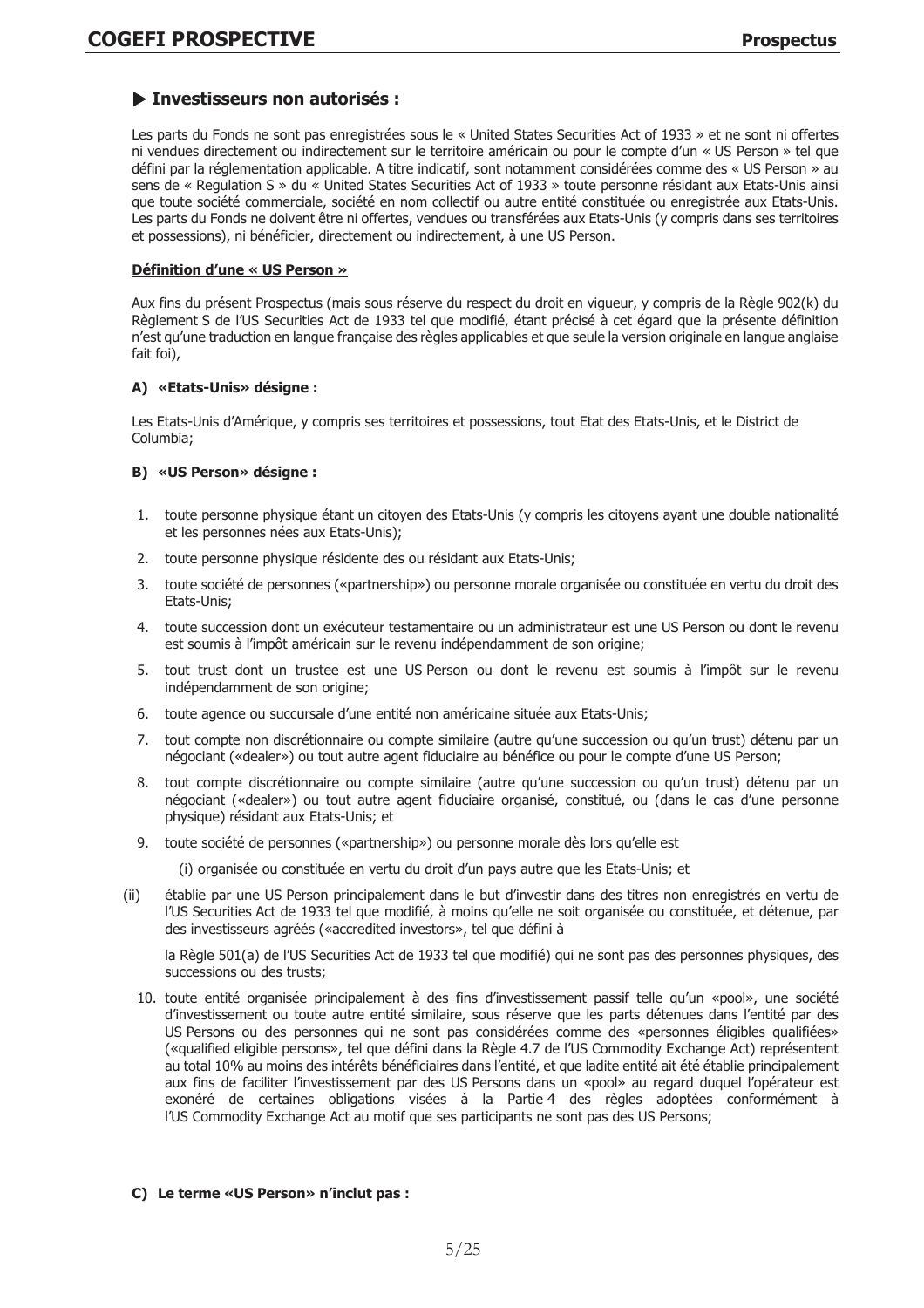- tout compte discrétionnaire ou compte similaire (autre qu'une succession ou qu'un trust) détenu au bénéfice 1. ou pour le compte d'une personne qui n'est pas une US Person par un négociant ou tout autre agent fiduciaire professionnel organisé, constitué ou, dans le cas d'une personne physique, résidant aux Etats-Unis;
- $\overline{2}$ . toute succession dont un agent fiduciaire professionnel agissant en qualité d'exécuteur testamentaire ou d'administrateur est une US Person si :
	- un exécuteur testamentaire ou un administrateur de la succession qui n'est pas une US Person dispose d'un pouvoir discrétionnaire d'investissement exclusif ou partagé en ce qui concerne les actifs de la succession; et
	- (ii) la succession n'est pas soumise au droit américain
- tout trust dont un agent fiduciaire professionnel agissant en qualité de trustee est une US Person si un trustee  $\mathcal{E}$ qui n'est pas une US Person dispose d'un pouvoir discrétionnaire d'investissement exclusif ou partagé en ce qui concerne les actifs du trust, et aucun bénéficiaire du trust (ni aucun constituant («settlor») si le trust est révocable) n'est une US Person;
- un régime de prestations aux salariés établi et administré conformément au droit d'un pays autre que les 4. Etats-Unis et aux pratiques et documentations habituelles dudit pays;
- 5. toute agence ou succursale d'une US Person située en dehors des Etats-Unis si
	- (iii) l'agence ou la succursale opère pour des raisons commerciales valables; e
	- (iv) l'agence ou la succursale est engagée dans des activités d'assurance ou de services bancaires et est soumise à la législation en matière d'assurance et de services bancaires, respectivement, dans le territoire où elle se situe; ou
- le Fonds monétaire international, la Banque internationale pour la reconstruction et le développement, la 6 Banque interaméricaine de développement, la Banque asiatique de développement, la Banque africaine de développement, les Nations Unies et leurs agences, sociétés affiliées et régimes de retraite, et toute autre organisation internationale similaire, ses agences, sociétés affiliées et régimes de retraite.»

Par ailleurs, les établissements financiers au sens du "Foreign Account Tax Compliance Act" américain (« FATCA ») transposé en France par l'accord inter-gouvernemental franco-américain (l'« IGA ») qui refusent de se conformer aux règles de FATCA (que ce soit le refus de signer un contrat avec l'IRS ou le refus de d'identifier ses clients et d'effectuer un reporting au profit de l'IRS) et les éventuels comptes directs non conformes à FATCA doivent s'attendre à l'application d'une retenue à la source punitive et/ou d'être contraints de racheter leurs parts selon les termes de l'IGA et de la réglementation FATCA.

# **III-2 Dispositions particulières**

# Code ISIN:

FR0010762518  $Part P.$ Part SI: FR0013506334

# $\blacktriangleright$  Classification :

Actions internationales.

# ▶ Objectif de gestion:

L'objectif de gestion de l'OPCVM vise à réaliser une performance supérieure à l'Indice STOXX Europe Total Market Small EUR (CH0011440150), dividendes nets réinvestis, sur un horizon de placement supérieur à 5 ans, en diversifiant les investissements sur les différentes zones géographiques mondiales au travers de placements qui intègrent de façon prépondérante des sociétés de petites et moyennes capitalisations, éligible au Plan d'Epargne en Actions.

# > Indicateur de référence :

Le gérant utilisera l'indice STOXX Europe Total Market Small EUR, dividendes nets réinvestis, (ISIN : CH0011440150-Ticker Bloomberg XBBSG), comme élément d'appréciation « a posteriori » de sa gestion.

L'indice STOXX Europe Total Market Small EUR, est un indice représentatif du marché des actions des sociétés de petites capitalisations des pays européens. Il comporte 519 valeurs.

Cet indice est calculé et publié par STOXX et disponible sur : www.stoxx.com.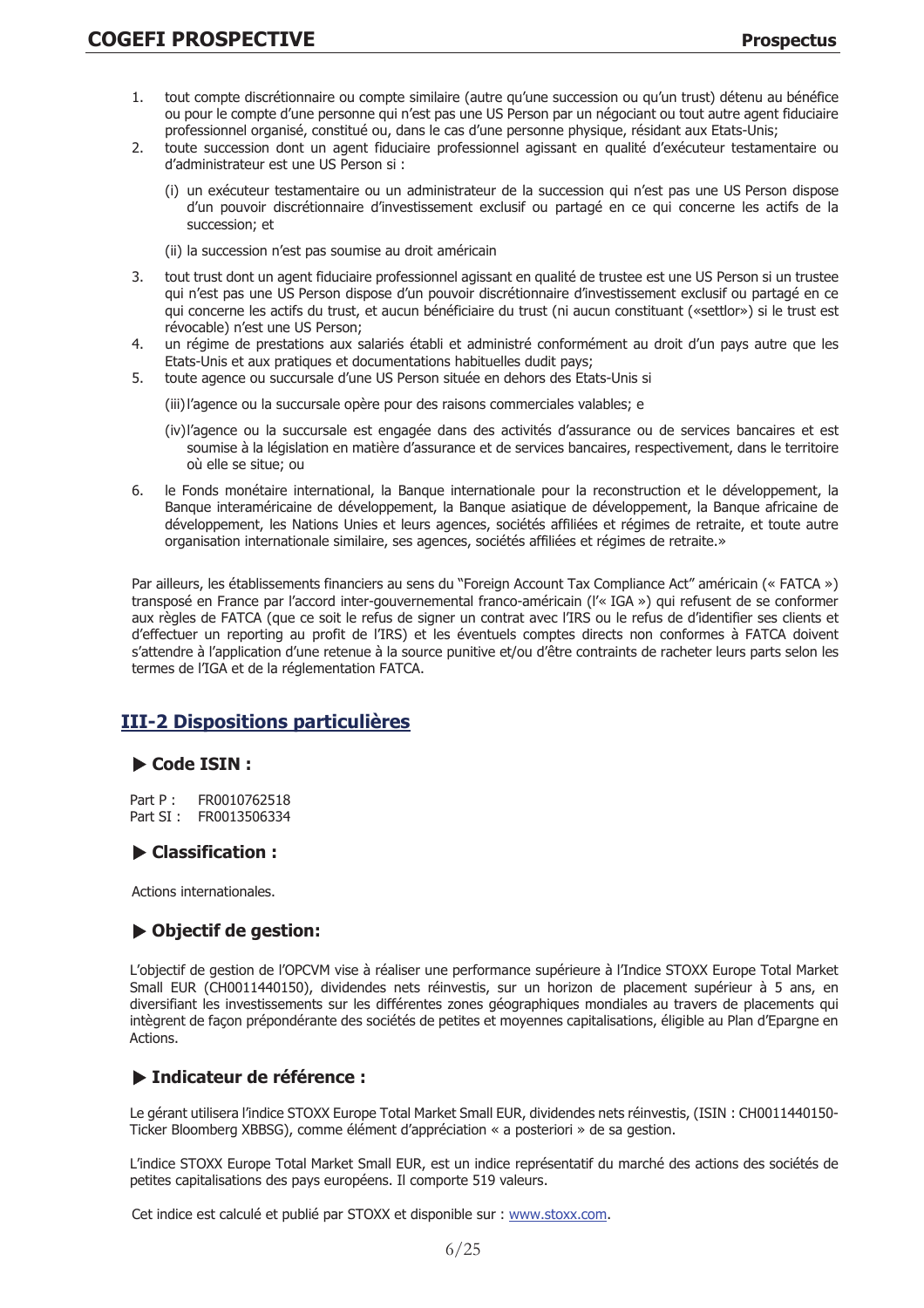Il est calculé tous les jours sur la base des cours de clôture, dividendes nets réinvestis.

Il faut noter que la gestion du fonds n'est pas indicielle, en conséguence, la performance du fonds pourra, le cas échéant s'écarter sensiblement de son indicateur de référence, à la baisse comme à la hausse.

A la date de la dernière mise à jour du présent prospectus, STOXX Ltd, administrateur de l'indicateur de référence STOXX Europe Total Market Small EUR, est inscrit sur le registre d'administrateurs d'indices de référence tenu par I'ESMA.

Des informations complémentaires sont accessibles via le site internet (www.stoxx.com). La société de gestion s'assure, lors des mises à jour ultérieures du prospectus que ce lien est toujours valable.

Le registre d'administrateurs et d'indices de référence tenu par l'ESMA est disponible sur le site suivant : https://registers.esma.europa.eu/publication/searchRegister?core=esma\_registers\_bench\_entities.

La société de gestion est en mesure de remplacer l'indicateur de référence s'il subissait des modifications substantielles ou cessait d'être fourni.

# Stratégie d'investissement :

## 1. Stratégies utilisées

L'exposition globale du portefeuille aux marchés actions sera gérée de manière dynamique et pourra varier de 60% à 110% de l'actif de l'actif net par le biais d'investissements en actions et/ou en OPC actions, des instruments dérivés simples et des instruments intégrant des dérivés simples.

Le fonds sera exposé aux marchés actions de toutes zones géographiques, toutefois l'exposition aux marchés actions autres que ceux de l'Union Européenne sera limitée à 25% maximum de l'actif net, dont 10% maximum sur les marchés émergents.

La réalisation de l'objectif de gestion de COGEFI PROSPECTIVE s'appuie sur une sélection d'actions dite de « stock picking », c'est-à-dire, une sélection de titres de tous secteurs et de toutes capitalisations boursières, (principalement petites et moyennes capitalisations), et obtenus après une analyse fondamentale, appuyée sur une notation développée en interne et avec l'appui de recherches externes, dont les principaux critères sont :

- les conditions de marché et les opportunités offertes par le marché,
- la qualité du management de l'entreprise,
- l'état de sa structure financière,
- les anticipations des résultats futurs de la société.

- la clarté, la crédibilité, la capacité à délivrer le résultat escompté et la pérennité dans le temps de ces éléments.

Le FCP investira dans des titres pouvant faire l'objet d'opérations financières particulières (OPA, OPE, OPR, Public to Private...) et sélectionnera des valeurs dont le redressement est en cours, au travers d'une gestion dite « value ». Les décisions d'investissement dépendent également de l'importance du potentiel d'appréciation mesurée par l'écart entre le cours actuel et le cours objectif ainsi que du niveau d'investissement.

Bien que le timing d'investissement puisse être précisé au moven de l'outil de l'analyse technique, l'analyse fondamentale reste le seul outil permettant de prendre la décision finale d'investissement. Les critères d'analyse fondamentaux ainsi que l'analyse comparative boursière permettant d'identifier au mieux le potentiel de valorisation. L'étude de la structure du bilan comptable et de la construction des résultats années après années permet d'identifier la qualité réelle de la gestion financière et stratégique de l'entreprise.

L'équipe de gestion recueille le maximum d'informations, d'études et profite de rencontres directes avec les entreprises dans lesquelles le fonds est investi ou est susceptible d'investir. Celles-ci proviennent de rencontres avec les entreprises, de l'ensemble des publications des sociétés, ainsi que des informations en provenance de la presse professionnelle, des bases de données financières, des analyses et contacts réalisés par les intermédiaires de bourse et des perspectives de valorisation dans le temps, compte-tenu de l'environnement économique et financier.

La sélection des actifs en directs et via des OPC (OPCVM et FIA entrant dans la composition de l'actif du Fonds se fera également de manière discrétionnaire.

Le FCP peut être exposé au risque de change jusqu'à 75% de son actif net sur des devises de l'Union européenne ou hors Union européenne. L'exposition du Fonds au risque de change lié aux devises des pays émergents sera toutefois limitée à 10% de l'actif net.

Prise en compte des risques de durabilité au niveau de l'OPCVM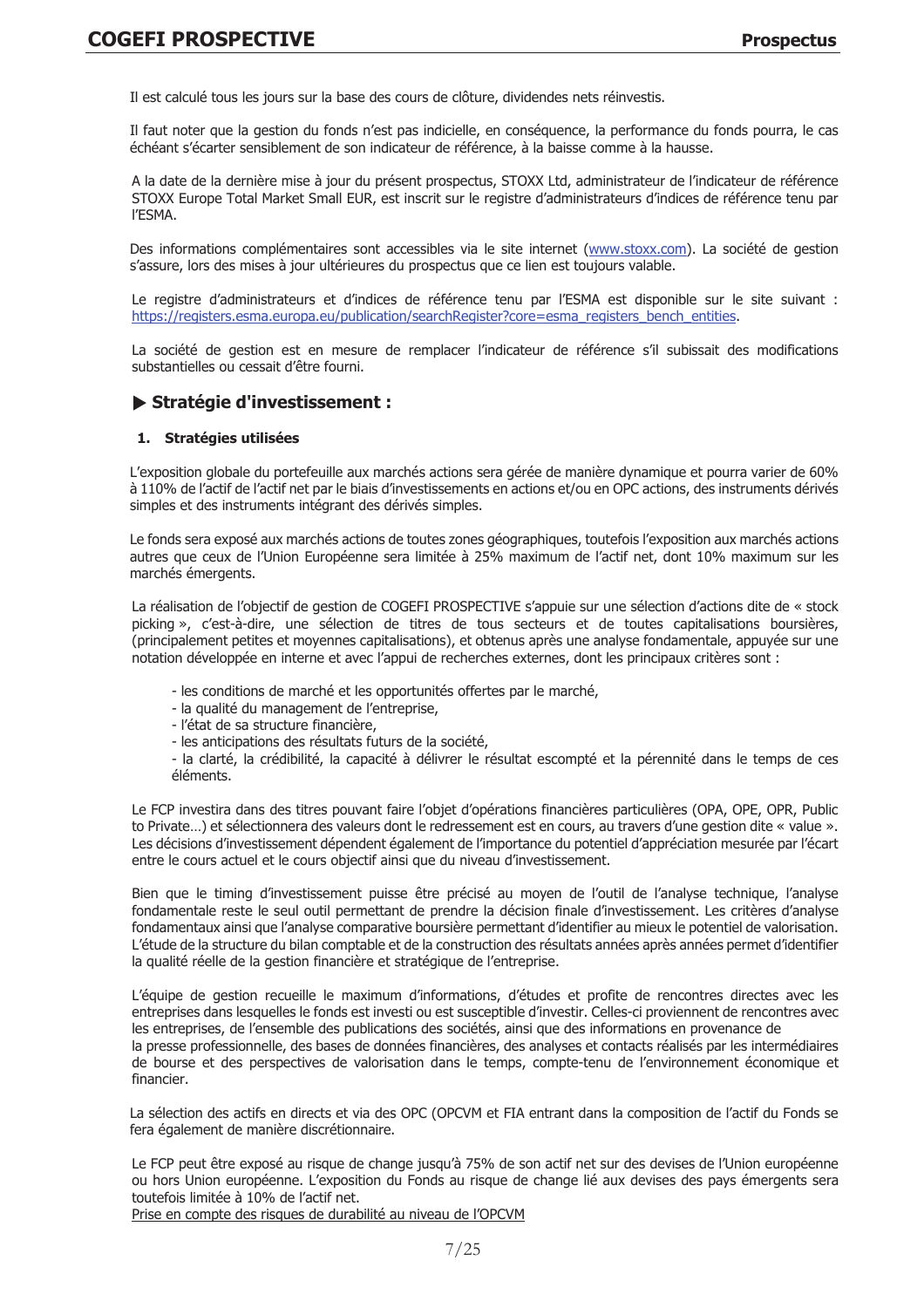Par « risque (s) de durabilité », on entend un événement ou une situation ayant trait à l'environnement, la responsabilité sociale ou la gouvernance qui, en se produisant, pourrait avoir un impact négatif important, réel ou potentiel, sur la valeur des investissements effectués par le fonds.

La société de gestion pense qu'une entreprise transparente, soucieuse de sa gouvernance et de ses employés, et qui place la durabilité au centre de sa stratégie de croissance, est supposée dans la durée offrir un meilleur rendement économique. Ces critères sont donc censés réduire le risque de controverses et d'accidents préjudiciables à son développement.

Le fonds prend en compte les risques de durabilité :

- en excluant systématiquement certains secteurs (tabac, armes controversées)
- en favorisant, de manière non systématique et non contraignante les meilleures évaluations ESG établies par nos fournisseurs externes (V.E. (ex Vigéo Eris), Bloomberg...).

Cependant, cette approche n'est pas déterminante dans les décisions de gestion et le fonds n'a pas d'objectifs liés à la durabilité. Pour obtenir plus d'informations sur la prise en compte des risques de durabilité (critères ESG), veuillez-vous référer au code de transparence de Cogefi Gestion sur le site internet www.cogefi.fr.

#### Classification de l'OPCVM selon le Règlement SFDR :

Le Règlement SFDR, règlement (UE) 2019/2088 du Parlement Européen et du Conseil du 27 novembre 2019 sur la publication d'informations en matière de durabilité dans le secteur des services financiers, requiert la publication d'informations sur la prise en compte des Risques de Durabilité dans les décisions d'investissement et leur impact éventuel sur le rendement des produits financiers.

En outre, le règlement SFDR définit deux catégories de produits : les produits qui promeuvent entre autres caractéristiques, des caractéristiques environnementales ou sociales, ou une combinaison de ces caractéristiques (produits dits "Article 8") et les produits qui ont pour objectif l'investissement durable (produits dits "Article 9"). A la date de ce prospectus, la Société de Gestion n'a pas classé l'OPCVM en tant que produit soumis à l'Article 8 ou à l'Article 9 du Règlement SFDR.

Le fonds, classé article 6 SFDR, ne privilégie pas des caractéristiques environnementales, sociales et de gouvernance (ESG) particulières ou ne vise pas un objectif spécifique en matière de durabilité ou d'impact. Les risques de durabilité ne constituent pas non plus un élément essentiel de la stratégie d'investissement. Le fonds est néanmoins soumis aux risques de durabilité. Ces risques peuvent avoir un impact significatif sur le rendement du fonds.

# Règlement Taxonomie

Le règlement (UE) 2020/852 sur l'établissement d'un cadre visant à favoriser les investissements durables (le « Règlement Taxonomie ») fixe les critères permettant de déterminer si une activité économique est « durable » sur le plan environnemental dans l'Union Européenne. Selon le Règlement Taxonomie, une activité peut être considérée comme « durable » si elle contribue substantiellement à l'un des 6 objectifs environnementaux fixés par le Règlement Taxonomie comme notamment l'atténuation et l'adaptation au changement climatique, la prévention et la réduction de la pollution ou la protection et la restauration de la biodiversité et des écosystèmes.

De plus, pour être considérée comme durable, cette activité économique doit respecter le principe de « ne pas causer de préjudice important » à l'un des cinq autres objectifs du Règlement Taxonomie et doit également respecter des critères sociaux basiques (alignement sur les principes directeurs de l'OCDE et des Nations Unies relatifs aux entreprises et aux droits de l'homme).

Conformément à l'article 7 du Règlement Taxonomie, la Société de Gestion attire l'attention des investisseurs sur le fait que les investissements sous-jacents au FCP ne prennent pas en compte les critères de l'Union européenne en matière d'activités économiques durables sur le plan environnemental.

# 2. Les actifs (hors dérivés)

#### Les Actions :

Afin de réaliser l'objectif de gestion, le Fonds pourra intervenir sur des marchés financiers français ou étrangers réglementés ou organisés (y compris Alternext) pour investir de facon prépondérante en actions de petites et moyennes capitalisations (minimum 60% de l'actif net).

Le portefeuille sera investi en permanence au minimum à 75% et jusqu'à 100% de l'actif net en actions de toutes zones géographiques ; toutefois les actions hors Union Européenne ne pourront pas dépasser 25% de l'actif net (dont maximum 10% de l'actif net sur les marchés émergents).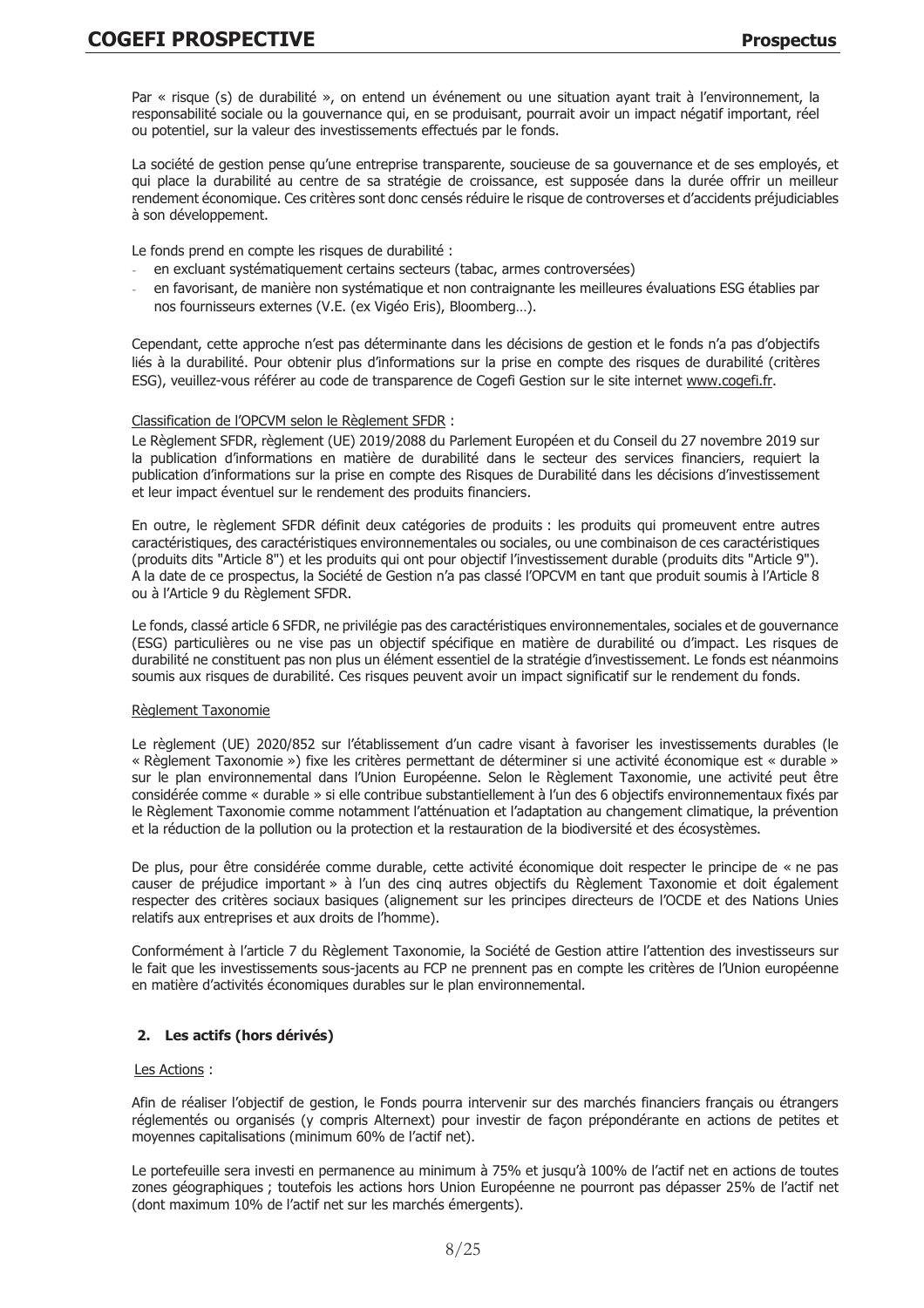Le fonds pourra être investi à hauteur de 100% maximum de son actif net en actions de petites capitalisations  $(* small caps »).$ 

Ce Fonds est éligible au PEA, il sera investi à tout moment au moins à 75% de l'actif net en titres éligibles au PEA.

Titres de créances et instruments du marché monétaire :

L'OPCVM peut faire appel de facon accessoire à des instruments du marché monétaire et obligataire.

Afin de rémunérer les liquidités résultant des opérations initiées par le gérant, l'actif peut être investi par exemple sur des titres de créances négociables, notamment les certificats de dépôt négociables, utilisés afin de gérer la trésorerie dans un maximum de 10% de l'actif net du Fonds.

L'échéance maximum des titres de créance utilisés dans le cadre de la gestion du fonds sera de 3 mois. Les titres court terme, choisis selon les analyses de la société de gestion, bénéficient éventuellement d'une notation Standard & Poor's court terme AAA minimum ou notation équivalente dans une autre agence de notation.

La société de gestion ne recourt pas exclusivement ou mécaniquement à ces notations mais peut en tenir compte dans sa propre analyse, au même titre que d'autres éléments, afin d'évaluer la qualité de crédit de ces actifs et de décider le cas échéant de leur acquisition ou de leur vente.

Pour les investissements obligataires, il n'y a pas de limite de sensibilité, la latitude est laissée à l'équipe de gestion en fonction de ses anticipations et de son analyse intrinsèque des émetteurs.

Le fonds n'aura pas recours aux titres spéculatifs («High Yields»).

Le fonds n'investira pas en obligations convertibles.

Détention d'actions ou parts d'autres OPCVM, FIA ou fonds d'investissement de droit étranger :

Le FCP peut investir jusqu'à 10% maximum de son actif net en parts ou actions ;

- d'OPCVM de droit français et/ou européen.
- de FIA de droit français et/ou européen (fonds d'investissement à vocation générale)

Le FCP pourra investir dans des OPC actions, obligataires ou diversifiés pour répondre à l'objectif de gestion, et des OPC monétaires pour gérer la trésorerie.

L'investissement est uniquement réalisé dans des OPCVM ou FIA dont l'actif comprend moins de 10% d'actions ou parts d'OPCVM, ou de FIA.

Ces OPC peuvent être gérés par Cogefi Gestion ou d'autres entités de gestion, y compris des sociétés liées. La sélection des OPCVM sera réalisée, par catégorie, de manière discrétionnaire selon des critères qualitatifs (processus de gestion, société de gestion, transparence de l'information ...) et quantitatifs (régularité des performances, optimisation du couple rendement/volatilité, cohérence avec l'objectif ...).

Le fonds ne détiendra pas de fonds d'investissement de droit étranger.

#### 3. Les instruments dérivés

Le fonds pourra intervenir sur des instruments financiers à terme négociés sur des marchés réglementés et/ou organisés. Dans ce cadre, le gérant pourra prendre des positions en vue de couvrir le portefeuille ou de l'exposer aux risques actions, de l'exposer à des indices ou des secteurs d'activité. Ces opérations seront effectuées dans la limite d'une fois l'actif du FCP et dans le respect des fourchettes d'exposition sur les classes d'actifs précités.

Nature des marchés d'intervention :

Le FCP pourra intervenir sur des instruments financiers à terme négociés sur des marchés réglementés, des marchés organisés, français ou européens.

#### Risques sur lesquels le gérant désire intervenir :

Le gérant interviendra sur le risque actions (spécifique à une valeur ou relatif globalement à un indice boursier).

Nature des interventions :

Afin de réaliser son objectif de gestion, et dans le cadre d'une gestion dynamique et réactive de l'allocation d'actifs, le FCP pourra prendre des positions en vues de couvrir le portefeuille action ou bien s'exposer davantage à cette classe d'actifs.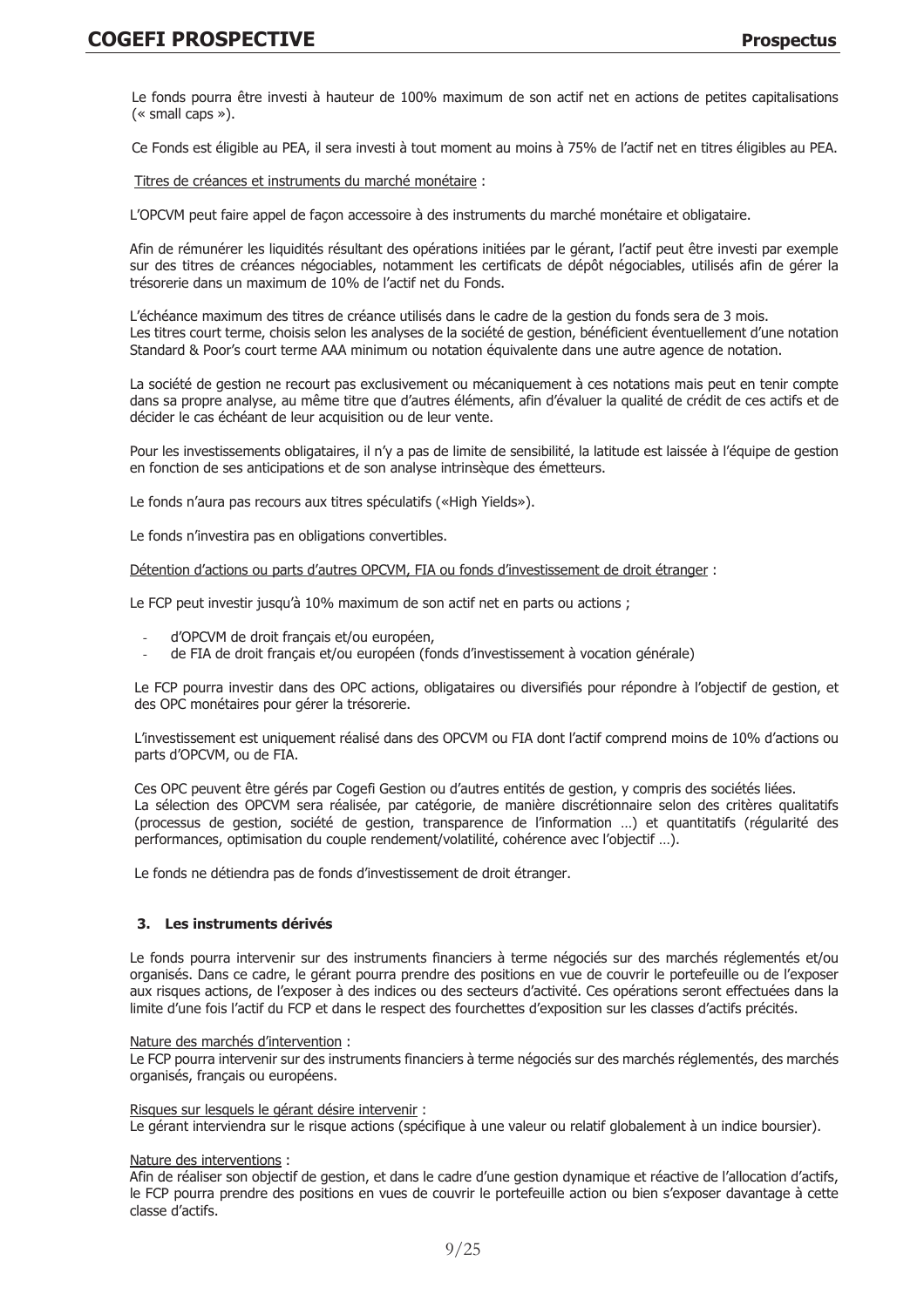De par leur taille et leurs intervenants, les marchés réglementés et organisés de futures sur indice sont caractérisés par une liquidité de tous les instants. Les positions peuvent être initiées ou liquidées au moment opportun, ce qui en fait les produits les plus efficients pour couvrir son portefeuille et/ou bénéficier des effets d'accélération des marchés en dynamisant le portefeuille.

Nature des instruments utilisés portent sur des :

- Les futures
- Les options

Le Fonds n'aura pas recours aux « Total Return swaps » (TRS).

Stratégies d'utilisation des dérivés pour atteindre l'objectif de gestion :

Toutes ces opérations seront effectuées dans la limite d'un engagement maximum de 110% de l'actif net du FCP

#### La nature des marchés d'intervention :

Le fonds utilise pour la conception des titres intégrant des dérivés simples des contreparties externes spécialisées qui ont un accès direct aux marchés dérivés organisés ou règlementés.

#### Les risques sur lesquels le gérant souhaite intervenir :

Le sous-jacent ou risque associé pourra être le risque action, taux ou crédit Le risque auquel est exposé le fonds dans le cas d'EMTN ou de certificats ne peut pas dépasser le risque du sousjacent.

#### La nature des interventions :

Les titres intégrant des dérivés simples sont utilisés dans un but de couverture et/ou d'exposition.

La forme des titres intégrant des dérivés :

Les titres intégrant des dérivés simples utilisés peuvent revêtir les formes suivantes :

- Bons de souscription
- Droits de souscription
- Warrants
- CVG (certificats de Valeurs Garanties)
- EMTN
- Certificats

Dans le cadre de l'utilisation d'EMTN et de Certificats, le Fonds peut utiliser des produits structurés intégrant des produits dérivés simples.

Ce sont pour l'essentiel des produits dont le profil de risque/performance se situe entre le profil des produits de taux et celui des actions.

Ce sont des produits dits delta 1, c'est à dire qu'ils ne bénéficient pas d'effet de levier et que le risque maximum est équivalent au risque du sous-jacent.

Ils sont conformes à l'objectif de gestion et contribuent à l'atteinte du couple rendement/risque attendu.

Le fonds n'investira pas en obligations convertibles.

Le FCP n'aura pas recours à l'investissement en Contingent Convertible Bonds (CoCos).

L'utilisation de ce type d'investissements peut varier de 0% à 5% maximum de l'actif net du Fonds.

La somme des engagements issus des dérivés et des titres intégrant des dérivés simples est limitée à 110% de l'actif net.

#### 4. Les dépôts

Néant

#### 5. Les emprunts d'espèces

De manière exceptionnelle, dans l'obiectif d'un investissement en anticipation de hausse du marché ou de facon plus temporaire dans le cadre de rachats importants, le gérant pourra effectuer des emprunts d'espèces dans la limite de 10% de l'actif net du Fonds.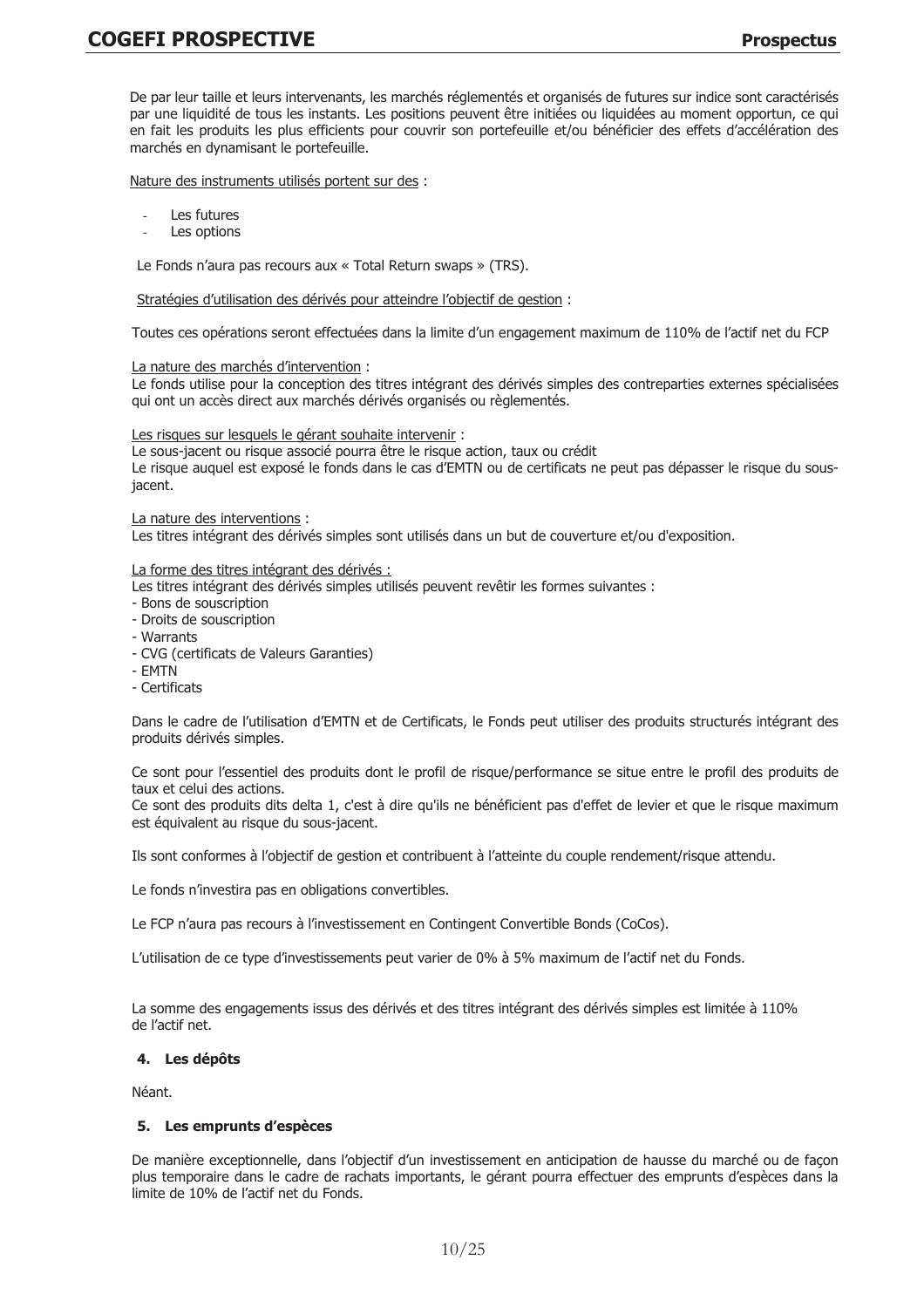# 6. Les opérations d'acquisitions et cessions temporaires de titres

Néant.

# 7. • Contrats constituant des garanties financières :

Néant.

# Profil de risque :

Votre argent sera principalement investi dans des instruments financiers sélectionnés par la société de gestion. Ces instruments connaîtront les évolutions et aléas des marchés.

La valeur liquidative du Fonds est susceptible de fluctuer en fonction de différents facteurs liés aux changements propres des entreprises représentées en portefeuille, aux évolutions des taux d'intérêts, des chiffres macroéconomiques, de la législation juridique et fiscale.

#### · Risque de perte en capital :

Le FCP ne comporte aucune garantie ni protection, le capital initialement investi peut ne pas être restitué.

#### · Risque de lié à la gestion discrétionnaire :

Le style de gestion discrétionnaire appliqué au Fonds repose sur la sélection des valeurs. Il existe un risque que l'OPCVM ne soit pas investi à tout moment sur les valeurs les plus performantes. La performance du fonds peut donc être inférieure à l'objectif de gestion. La valeur liquidative du Fonds peut en outre avoir une performance négative.

#### · Risque actions:

La valeur du FCP peut baisser significativement en cas de baisse du marché actions et entraîner une baisse de la valeur liquidative.

Le degré d'exposition au risque actions est compris entre 60% minimum et 110% maximum.

L'attention des souscripteurs est attirée sur le fait que les marchés de petites capitalisations (« small caps ») sont des marchés réglementés destinés à accueillir des entreprises qui, en raison de leurs caractéristiques, peuvent présenter des risques pour l'investisseur.

# Risque de durabilité :

Le FCP est exposé aux risques en matière de durabilité. Du fait de la prise en compte critères extra-financiers du processus d'investissement, la société de gestion vise à atténuer les risques en matière de durabilité, et par conséquent l'impact potentiel de ces risques sur la valeur des investissements réalisés par le FCP devrait également être atténué. Cependant, il n'existe pas de garantie que les risques en matière de durabilité soient totalement neutralisés, et la survenance de tels risques pourrait avoir un impact négatif sur la valeur des investissements réalisés par le FCP. Par risques de durabilité, on entend tout événement ou situation dans le domaine environnemental, social ou de gouvernance, s'il survient pourrait avoir un impact négatif significatif sur la valeur de l'investissement.

#### · Risques liés à l'utilisation des instruments dérivés :

Le FCP peut intervenir sur les marchés réglementés ou organisés. Le gérant interviendra sur le risque action à titre d'exposition et/ou de couverture. L'exposition au marché action résultant à la fois de position du bilan et des engagements hors bilan varie de 60% à 110% maximum.

Il est possible que la valeur liquidative du fonds puisse baisser plus que les marchés sur lesquels le fonds est exposé. L'engagement global est limité à 110 % maximum de l'actif net de l'OPCVM.

#### · Risque de crédit :

Il s'agit du risque de baisse de la qualité de crédit d'un émetteur privé ou public, ou de défaut de ces derniers. La valeur des titres de créance dans lesquels est investi le FCP peut baisser entraînant une baisse de la valeur liquidative.

#### · Risque de taux :

Il s'agit du risque de baisse des instruments de taux découlant des variations des taux d'intérêts. En cas de hausse des taux d'intérêt, la valeur des produits investis en taux fixe peut baisser et faire baisser la valeur liquidative du Fonds.

#### · Risque de change :

Etant donné que le FCP peut investir jusqu'à 75% dans des titres libellés dans des devises autres que l'euro, le porteur pourra être exposé à une baisse de la valeur liquidative en cas de variation des taux de change.

# Garantie et protection : Néant.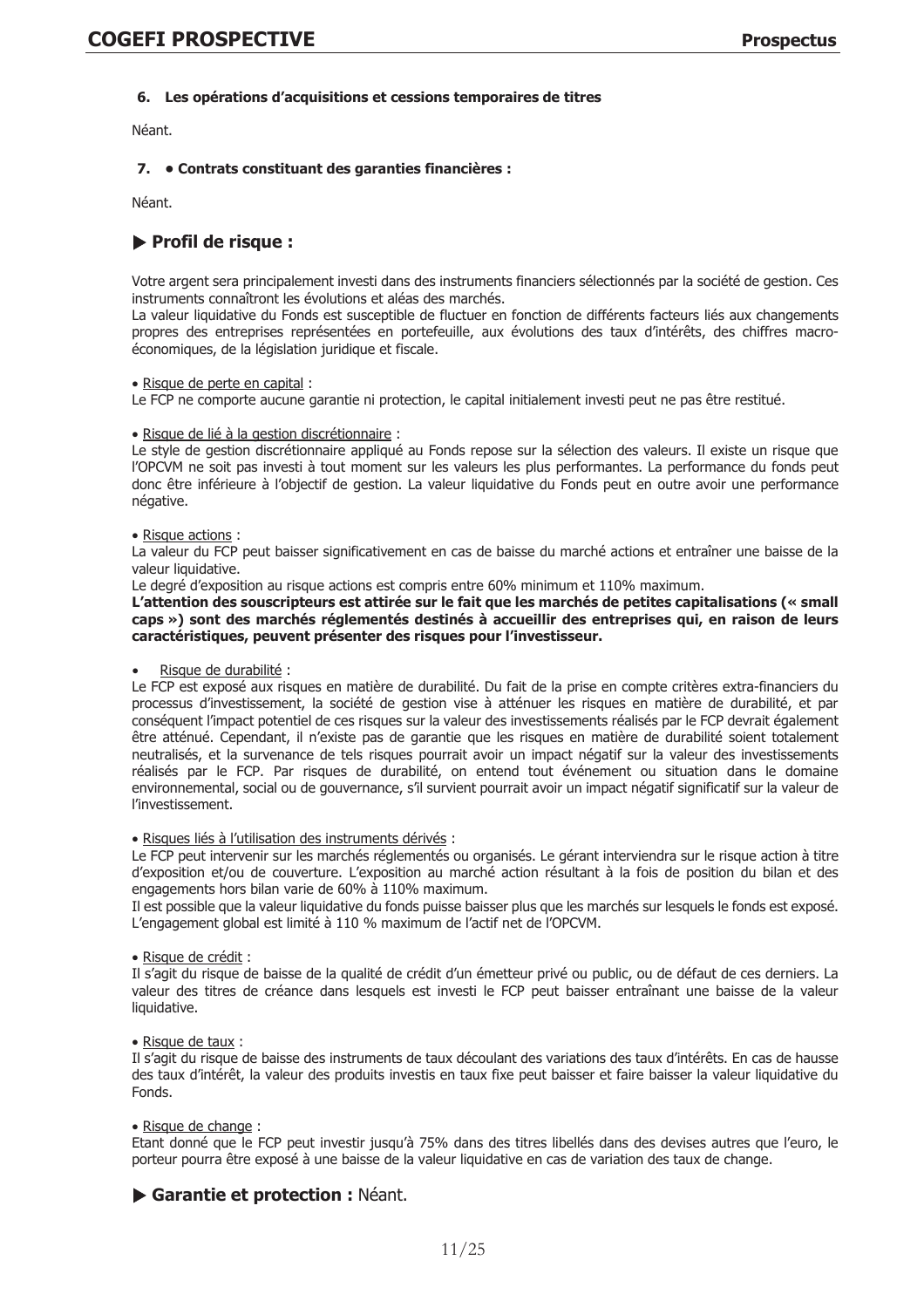# Souscripteurs concernés et profil de l'investisseur type :

# **Souscripteurs concernés:**

- Tous souscripteurs, plus particulièrement les personnes physiques, dont les  $-$  Parts P : souscriptions au travers de PEA, et aux contrats d'assurance-vie libellés en unité de compte.
- Parts SI : Tous souscripteurs, et plus particulièrement les institutionnels.

Les parts du FCP pourront être détenues sans aucune limitation par les compagnies d'assurance (art. R322-22 du Code des assurances), et par des caisses de retraite et organisme régis par le code de la mutualité.

Les parts de ce FCP n'ont pas été enregistrées en vertu de la loi US Securities Act of 1933. En conséquence, elles ne peuvent pas être offertes ou vendues, directement ou indirectement, pour le compte ou au bénéfice d'une « U.S. person », selon la définition de la réglementation américaine « Regulation S» et/ou telle que définie par la réglementation américaine «Foreign Account Tax Compliance Act (FATCA)».

#### Profil type de l'investisseur :  $\bullet$

Le FCP Cogefi Prospective répond aux attentes des investisseurs conscients des risques liés aux marchés actions souhaitant dynamiser leur épargne par le biais des marchés des petites et moyennes capitalisations, essentiellement françaises.

Le montant qu'il est raisonnable d'investir dans cet OPCVM dépend de la situation personnelle de chaque investisseur. Pour le déterminer, il convient de tenir compte du patrimoine personnel, des besoins actuels et de la durée recommandée de placement de 5 ans, mais également du souhait de prendre des risques du fait de la volatilité inhérente aux marchés des actions, et de la stratégie dynamique du fonds.

Il est également recommandé de diversifier suffisamment ses investissements afin de ne pas les exposer uniquement aux risques d'un seul OPC. Tout Porteur est donc invité à étudier sa situation avec son conseiller habituel.

Durée de placement recommandée : 5 ans.

# ▶ Modalités de détermination et d'affectation des sommes distribuables :

| Parts | <b>CARACTERISTIQUES</b>                                                                              |
|-------|------------------------------------------------------------------------------------------------------|
| P     | Capitalisation intégrale des sommes distribuables : résultat net et plus-values nettes<br>réalisées. |
| SI    | Capitalisation intégrale des sommes distribuables : résultat net et plus-values nettes<br>réalisées. |

# Caractéristiques des parts : (devises de libellé, fractionnement etc..)

| Caractéristiques<br>des parts | Code ISIN    | Devise de<br>libellé | Montant minimum de<br>souscription initiale | Fractionnement | Valeur liquidative<br>d'origine |
|-------------------------------|--------------|----------------------|---------------------------------------------|----------------|---------------------------------|
| P                             | FR0010762518 | Euro                 | 1 part                                      | Non            | 41,52 €                         |
| SI                            | FR0013506334 | Euro                 | 125 000 €                                   | Non            | 1.000 €                         |

# Modalités de souscription et de rachat :

Les souscriptions et les rachats ne peuvent porter que sur un nombre entier de parts.

# **Minimum de souscription initiale:**

**Parts P** : 1 part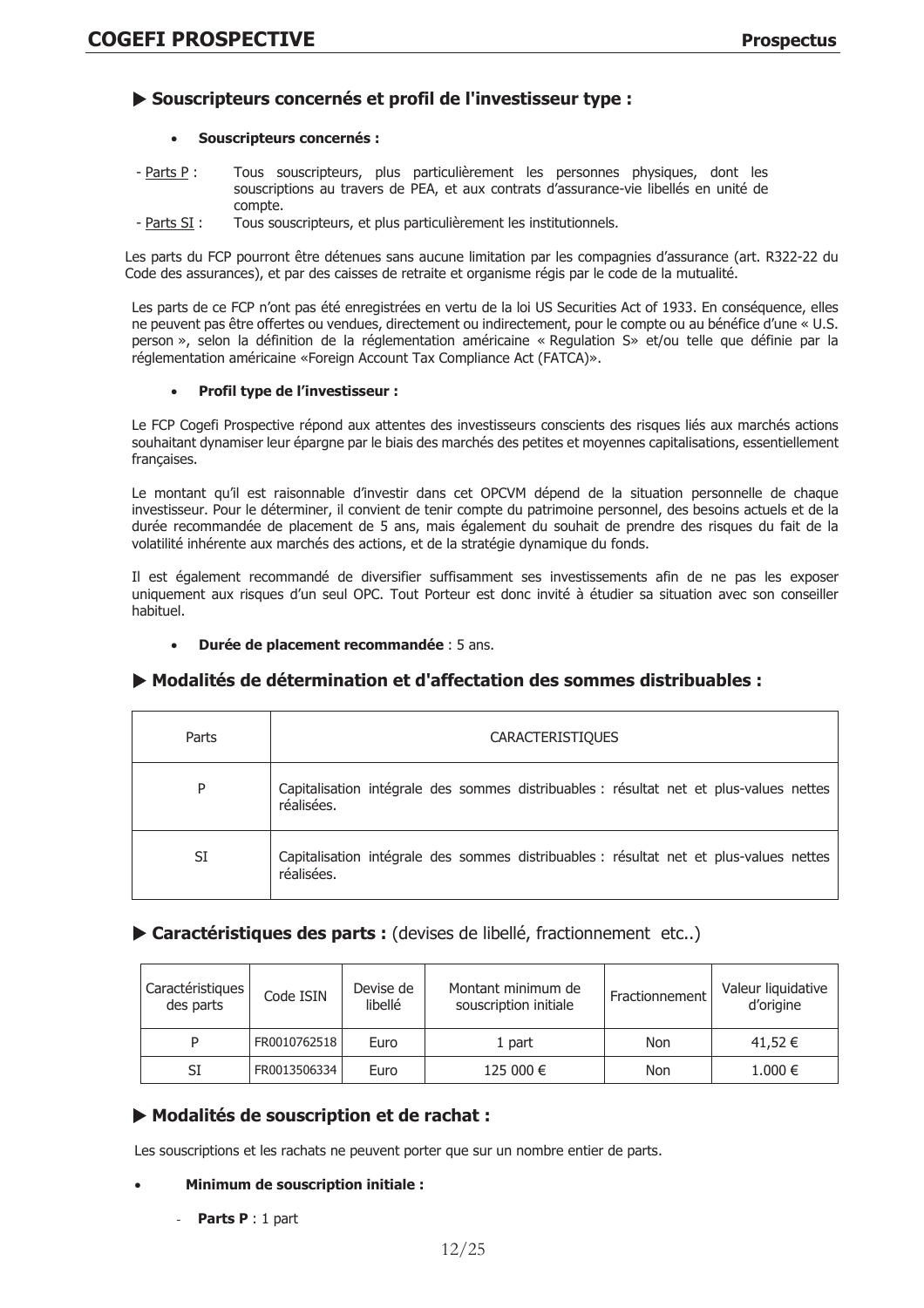Parts SI:  $125.000 \in$ 

# Minimum de souscription ultérieure :

- Parts  $P: 1$  part
- Parts  $SI:1$  part

# **Valeur liquidative d'origine :**

- Parts P : 41,52  $\epsilon$  (valeur liquidative de l'action P de la SICAV Cogefi Prospective au jour de sa fusionabsorption par la part P du FCP Cogefi Prospective).

## - Parts SI: 1.000€

Les ordres sont exécutés conformément au tableau ci-dessous :

|                                                               | U                                                       | $J = i$ our<br>d'établissement<br>de la valeur<br>liquidative |                                         | $J + 2$ ouvrés                 | $J + 2$ ouvrés           |
|---------------------------------------------------------------|---------------------------------------------------------|---------------------------------------------------------------|-----------------------------------------|--------------------------------|--------------------------|
| Centralisation avant<br>11h00 des ordres de<br>souscription * | Centralisation<br>avant 11h00 des<br>ordres de rachat * | Exécution de<br>l'ordre au plus<br>tard en J                  | Publication de la<br>valeur liquidative | Livraison des<br>souscriptions | Règlement des<br>rachats |

\*Sauf éventuel délai spécifique convenu avec votre établissement financier

Les demandes de souscription et de rachat sont centralisées chaque jour de bourse avant 11 heures auprès du dépositaire :

> **CACEIS BANK** 1-3, place Valhubert 75206 PARIS CEDEX 13 Tél: 01.57.78.15.15

et sont exécutées sur la base de la prochaine valeur liquidative calculée sur les cours de clôture du jour de la bourse de Paris (J).

L'attention des porteurs est attirée sur le fait que les ordres transmis à des commercialisateurs autres que les établissements mentionnées ci-dessus doivent tenir compte du fait que l'heure limite de centralisation des ordres s'applique aux dits commercialisateurs vis-à-vis de CACEIS BANK.

En conséquence, ces commercialisateurs peuvent appliquer leur propre heure limite, antérieure à celle mentionnée ci-dessus, afin de tenir compte de leur délai de transmission des ordres à CACEIS BANK.

La valeur liquidative est calculée quotidiennement, chaque jour de bourse ouvré à Paris y compris les jours fériés légaux en France (calendrier de référence : France Euronext).

Les Porteurs peuvent obtenir, sur simple demande, toutes informations concernant le FCP auprès de la société de gestion. À ce titre, la valeur liquidative est disponible auprès de la société de gestion, ou sur le site www.cogefi.fr.

# $\blacktriangleright$  Frais et Commissions :

# Commissions de souscription et de rachat

Les commissions de souscription et de rachat viennent augmenter le prix de souscription payé par l'investisseur ou diminuer le prix de remboursement. Les commissions acquises à l'OPCVM servent à compenser les frais supportés par l'OPCVM pour investir ou désinvestir les avoirs confiés. Les commissions non acquises reviennent à la société de gestion, au commercialisateur, etc.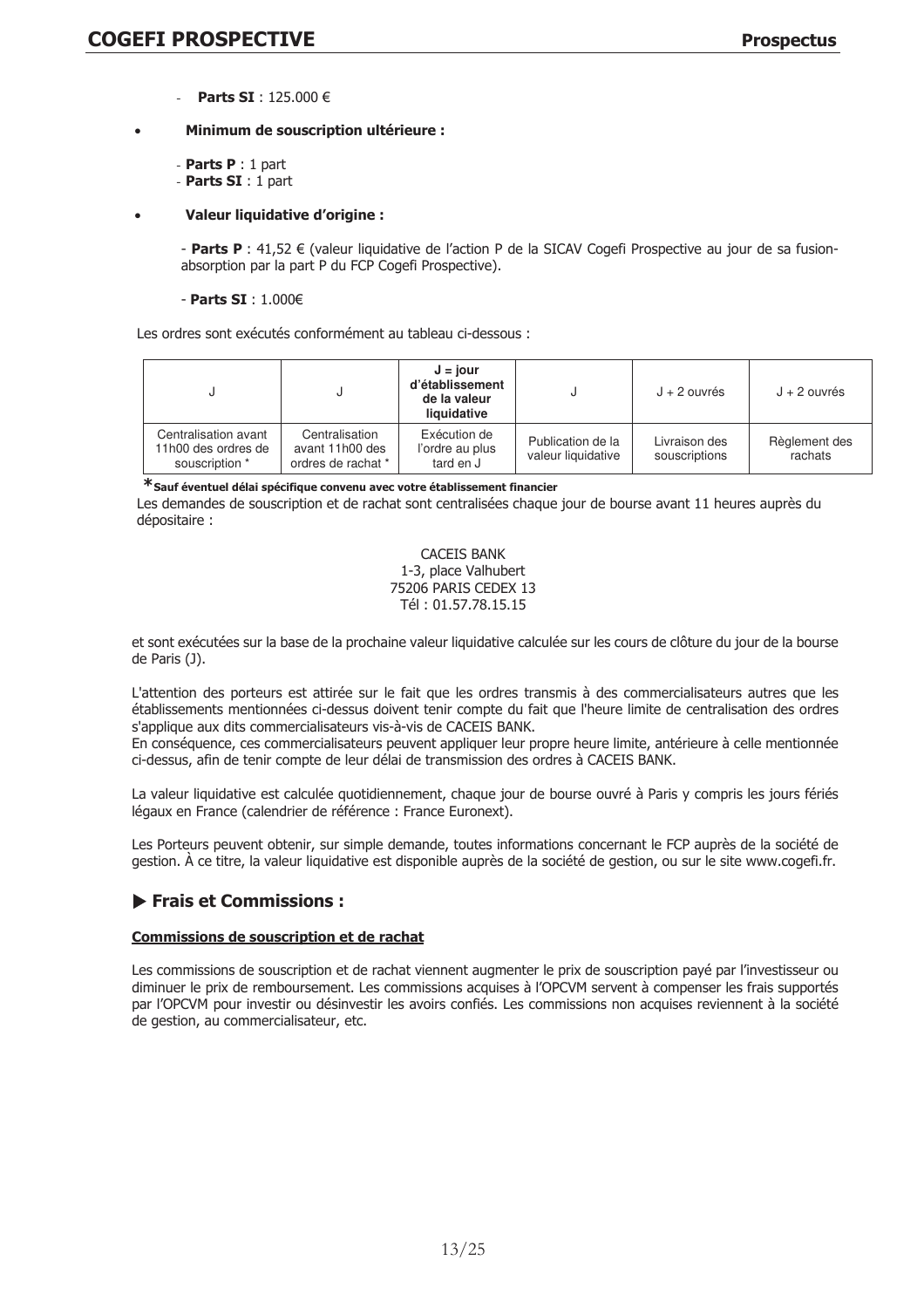| Frais à la charge de<br>l'investisseur, prélevés lors des<br>souscriptions et des rachats | <b>Assiette</b>                             | <b>Taux</b><br><b>barème</b><br>Parts P et SI |
|-------------------------------------------------------------------------------------------|---------------------------------------------|-----------------------------------------------|
| Commission de souscription non<br>acquise à l'OPCVM                                       | valeur liquidative $\times$ nombre de parts | 2% maximum                                    |
| Commission de souscription acquise<br>à l'OPCVM                                           | Néant                                       | Néant                                         |
| Commission de rachat non acquise à<br><b>I'OPCVM</b>                                      | Néant                                       | Néant                                         |
| Commission de rachat acquise à<br><b>I'OPCVM</b>                                          | Néant                                       | Néant                                         |

Cas d'exonération de commission de souscription : en cas d'échange de parts, les échanges d'une catégorie de part à l'autre seront exonérés de commission de souscription.

#### **Frais de fonctionnement et de gestion**

Ces frais recouvrent tous les frais facturés directement à l'OPCVM, à l'exception des frais de transactions. Les frais de transaction incluent les frais d'intermédiation (courtage, impôts de bourse, etc.) et la commission de mouvement, le cas échéant, qui peut être perçue notamment par le dépositaire et la société de gestion.

Aux frais de fonctionnement et de gestion peuvent s'ajouter :

- des commissions de surperformance. Celles-ci rémunèrent la société de gestion dès lors que l'OPCVM a dépassé ses objectifs. Elles sont donc facturées à l'OPCVM ;
- des commissions de mouvement facturées à l'OPCVM.

| Frais facturés à l'OPCVM<br><b>Parts P et Parts SI:</b>                                    | <b>Assiette</b>                                           | <b>Taux</b><br>barème<br><b>Parts P</b> | <b>Taux</b><br><b>barème</b><br><b>Parts SI</b>                                                                            |
|--------------------------------------------------------------------------------------------|-----------------------------------------------------------|-----------------------------------------|----------------------------------------------------------------------------------------------------------------------------|
| Frais de gestion financière et<br>Frais administratifs externes à la<br>société de gestion | Actif net                                                 | 2,20% TTC<br>maximum                    | 1% TTC<br>maximum                                                                                                          |
| Commissions de mouvement                                                                   | Prélèvement maximum<br>sur chaque transaction<br>France   |                                         | <b>Actions</b><br>Maximum 0,60% TTC<br><b>Obligations</b><br>Maximum 0,12% TTC<br>Produits structurés<br>Maximum 0,60% TTC |
| Commissions de mouvement                                                                   | Prélèvement maximum<br>sur chaque transaction<br>Etranger | Actions<br>Maximum 0,60% TTC            |                                                                                                                            |
| Actif net<br>Commission de surperformance                                                  |                                                           |                                         | 20% TTC maximum l'an de la performance au-<br>delà du STOXX Europe Total Market Small EUR,<br>dividendes nets réinvestis.  |

L'information relative à ces frais est décrite en outre ex post dans le rapport annuel du Fonds.

# Modalités de calcul de la commission de sur performance :

A compter du 1er janvier 2022, le calcul de la commission de surperformance sera établi comme suit :

La commission de surperformance correspond à des frais variables, et est contingente à la réalisation par le Fonds d'une performance positive sur l'exercice et d'une performance supérieure à celle de son indice de référence sur la période d'observation.

Si une provision est constatée au terme de la période d'observation, elle est cristallisée, c'est-à-dire qu'elle est définitivement acquise et devient payable au Gestionnaire.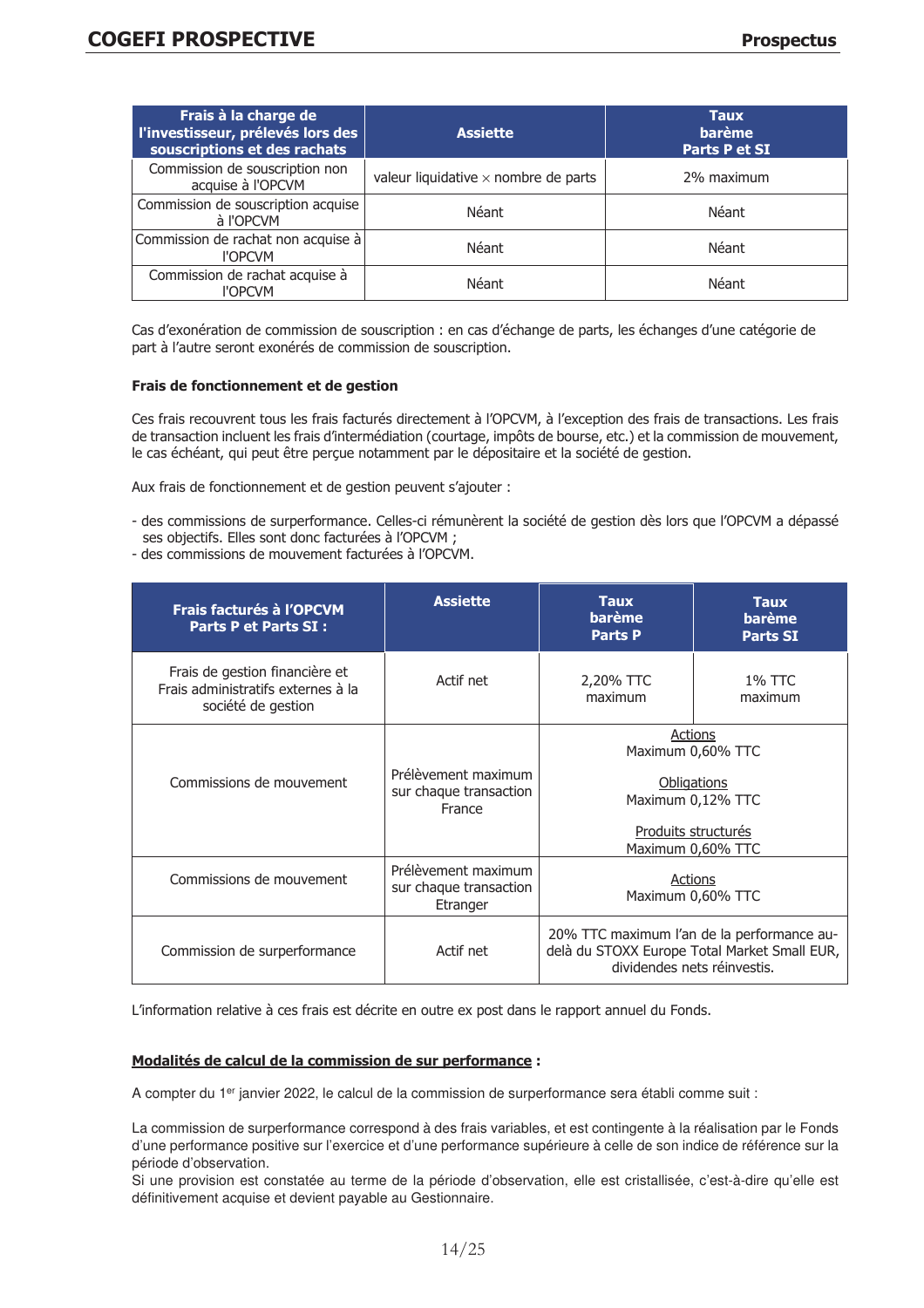## **Méthode de calcul**

Le calcul du montant de la commission de surperformance est basé sur la comparaison entre la performance du Fonds et celle d'un OPC fictif réalisant la performance de son indice de référence et enregistrant le même schéma de souscription et de rachats que le Fonds réel (méthode de l'actif indicé).

La surperformance générée par le Fonds à une date donnée s'entend comme étant la différence positive entre l'actif net du Fonds et l'actif de l'OPC fictif à la même date. Si cette différence est négative, ce montant constitue une sous-performance qu'il conviendra de rattraper au cours des années suivantes avant de pouvoir provisionner à nouveau au titre de la commission de surperformance.

#### **Rattrapage des sous-performances et période de référence**

Comme précisé dans les guidelines ESMA concernant les commissions de surperformance, « la période de référence est la période au cours de laquelle la performance est mesurée et comparée à celle de l'indice de référence et à l'issue de laquelle, il est possible de réinitialiser le mécanisme de compensation de la sousperformance passée. »

Cette période est fixée à 5 ans. En conséquence, cela signifie qu'au-delà de 5 années consécutives sans cristallisation les sous-performances non-compensées antérieures à cinq ans ne seront plus prises en compte dans le calcul de la commission de surperformance.

#### **Condition de positivité**

Une provision ne peut être passée et une commission ne peut être perçue que si la performance absolue du fonds est strictement positive sur l'exercice. La performance absolue s'entend de la différence entre la Valeur Liquidative à la fin de la période de référence et la Valeur Liquidative de début d'exercice).

#### **Période d'observation**

La première période d'observation, correspondant à un exercice comptable, s'étend sur une durée de douze mois commençant le 01/01/2022.

A l'issue de chaque exercice, l'un des trois cas suivants peut se présenter :

• Le Fonds est en sous-performance sur la période d'observation. Dans ce cas, aucune commission n'est prélevée, et la période d'observation est prolongée d'un an, jusqu'à un maximum de 5 ans (période de référence).

• Le Fonds est en surperformance sur la période d'observation mais en performance absolue négative sur l'exercice. Dans ce cas, aucune commission n'est prélevée. Le calcul est réinitialisé et une nouvelle période d'observation de douze mois démarre.

• Le Fonds est en surperformance sur la période d'observation et en performance absolue positive sur l'exercice. Dans ce cas, la société de gestion perçoit les commissions provisionnées (cristallisation) et une nouvelle période d'observation de douze mois démarre.

#### **Provisionnement**

A chaque établissement de la valeur liquidative (VL), la commission de surperformance fait l'objet d'une provision (de 20% de la surperformance) dès lors que la performance du Fonds est supérieure à celle de l'OPC fictif sur la période d'observation et positive sur l'exercice, ou d'une reprise de provision limitée à la dotation existante en cas de sous-performance.

En cas de rachats en cours de période, la quote-part de provision constituée correspondant au nombre d'actions rachetées, sera définitivement acquise et prélevée par le Gestionnaire.

#### **Cristallisation**

La période de cristallisation, à savoir la fréquence à laquelle la commission de surperformance provisionnée le cas échéant doit être payée à la société de gestion, est de douze mois.

La première période de cristallisation se terminera le dernier jour de l'exercice se terminant le 31 décembre 2022.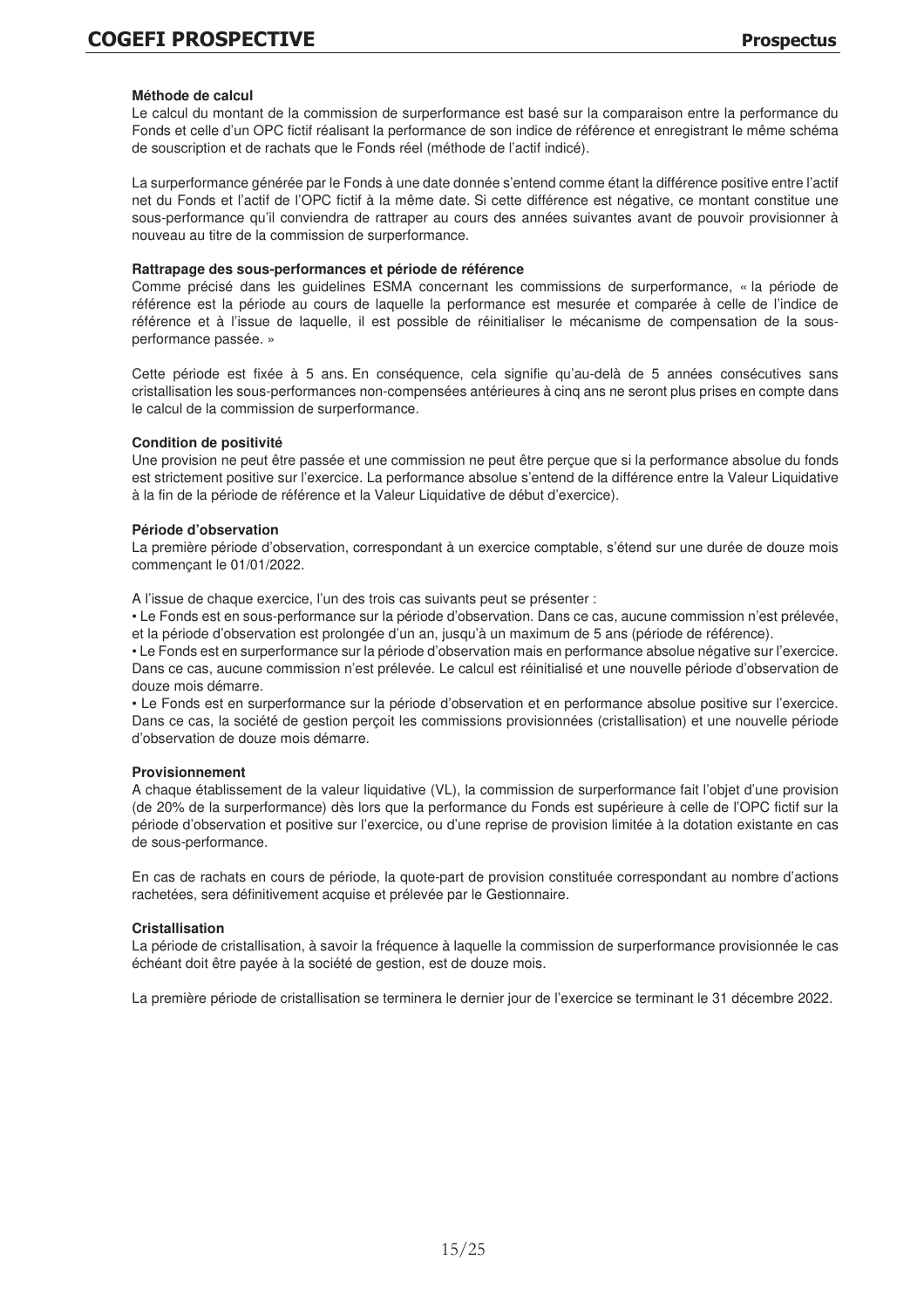|  |  | Illustration 1 : Fonctionnement général |  |
|--|--|-----------------------------------------|--|
|--|--|-----------------------------------------|--|

|                                                                                 | Année 1                                                                                                                                                                                                                                                      | Année 2                                                                                                       | Année 3                                                                                                                          | Année 4                                                                                                                             | Année 5                                                               |  |  |
|---------------------------------------------------------------------------------|--------------------------------------------------------------------------------------------------------------------------------------------------------------------------------------------------------------------------------------------------------------|---------------------------------------------------------------------------------------------------------------|----------------------------------------------------------------------------------------------------------------------------------|-------------------------------------------------------------------------------------------------------------------------------------|-----------------------------------------------------------------------|--|--|
| Performance des parts du<br><b>Fonds</b>                                        | 10%                                                                                                                                                                                                                                                          | $-4%$                                                                                                         | $-7%$                                                                                                                            | 6%                                                                                                                                  | 3%                                                                    |  |  |
| Performance de l'indice de<br>référence                                         | 5%                                                                                                                                                                                                                                                           | $-5%$                                                                                                         | $-3%$                                                                                                                            | 4%                                                                                                                                  | 0%                                                                    |  |  |
| Sur / sous performance                                                          | 5%                                                                                                                                                                                                                                                           | 1%                                                                                                            | $-4%$                                                                                                                            | 2%                                                                                                                                  | 3%                                                                    |  |  |
| Performance cumulée du<br>Fonds sur la période<br>d'observation                 |                                                                                                                                                                                                                                                              |                                                                                                               |                                                                                                                                  | $-1%$                                                                                                                               | 2%                                                                    |  |  |
| Performance cumulée de<br>l'indice de référence sur la<br>période d'observation |                                                                                                                                                                                                                                                              |                                                                                                               |                                                                                                                                  | 1%                                                                                                                                  | 1%                                                                    |  |  |
| Sur / sous performance<br>cumulée                                               |                                                                                                                                                                                                                                                              |                                                                                                               |                                                                                                                                  | $-2%$                                                                                                                               | $1\%$                                                                 |  |  |
| Prélèvement d'une<br>commission?                                                | Oui                                                                                                                                                                                                                                                          | Non car la<br>performance du<br>Fonds est négative,<br>bien qu'il ait<br>surperformé l'indice<br>de référence | Non car le fonds a<br>sous-performé<br>l'indice de référence<br>(et est de plus en<br>performance<br>négative sur<br>l'exercice) | Non car le Fonds est<br>en sous-performance<br>sur l'ensemble de la<br>période<br>d'observation en<br>cours, commencé en<br>année 3 | Oui                                                                   |  |  |
| Début d'une nouvelle<br>période d'observation?                                  | Oui, une nouvelle<br>période<br>d'observation<br>débute en année<br>2                                                                                                                                                                                        | Oui, une nouvelle<br>période<br>d'observation débute<br>en année 3                                            | Non, la période<br>d'observation est<br>prolongée pour<br>s'étendre sur les<br>années 3 et 4                                     | Non, la période<br>d'observation est<br>prolongée pour<br>s'étendre sur les<br>années 3, 4 et 5                                     | Oui, une nouvelle<br>période<br>d'observation<br>débute en année<br>6 |  |  |
|                                                                                 | NB : Pour faciliter la compréhension de l'exemple, nous avons indiqué ici en pourcentage les performances du Fonds et de<br>l'indice de référence. Dans les faits, les sur/sous performances seront mesurées en montant, par différence entre l'actif net du |                                                                                                               |                                                                                                                                  |                                                                                                                                     |                                                                       |  |  |

**Fonds et celui d'un fonds fictif tel que décrit dans la méthodologie ci-dessus**

# **Illustration 2 : Traitement des performances non compensées au-delà de la période de référence de 5 ans**

|                                                              | Année 1       | Année 2             | Année 3                                   | Année 4          | Année 5                                                           | Année 6                  |
|--------------------------------------------------------------|---------------|---------------------|-------------------------------------------|------------------|-------------------------------------------------------------------|--------------------------|
| Performance des parts du<br><b>Fonds</b>                     | 0%            | 5%                  | 3%                                        | 6%               | 1%                                                                | 5%                       |
| Performance de l'indice<br>de référence                      | 10%           | 2%                  | 6%                                        | 0%               | 1%                                                                | 1%                       |
| A: Sur/sous performance<br>année en cours                    | $-10%$        | 3%                  | $-3%$                                     | 6%               | 0%                                                                | 4%                       |
| B1: Report de sous-<br>performance non<br>compensée Année 1  | N/A           | $-10%$              | $-7%$                                     | $-7%$            | $-1\%$                                                            | <b>Hors</b><br>périmètre |
| B2 : Report de sous-<br>performance non<br>compensée Année 2 | N/A           | N/A                 | 0%                                        | 0%               | 0%                                                                | $0\%$                    |
| B3 : Report de sous-<br>performance non<br>compensée Année 3 | N/A           | N/A                 | N/A                                       | $-3%$            | $-3%$                                                             | 3%                       |
| B4 : Report de sous-<br>performance non<br>compensée Année 4 | N/A           | N/A                 | N/A                                       | N/A              | 0%                                                                | 0%                       |
| B5 : Report de sous-<br>performance non<br>compensée Année 5 | N/A           | N/A                 | N/A                                       | N/A              | N/A                                                               | $0\%$                    |
| Sur / sous performance<br>période d'observation              | $-10%$<br>(A) | $-7%$<br>$(A + B1)$ | $-10%$<br>$(A + B1 +$<br>B <sub>2</sub> ) | $-4%$<br>$+ B3)$ | $-4%$<br>$(A + B1 + B2)(A + B1 + B2)(A + B2 + B3)$<br>$+ B3 + B4$ | $1\%$<br>$+ B4 + B5$     |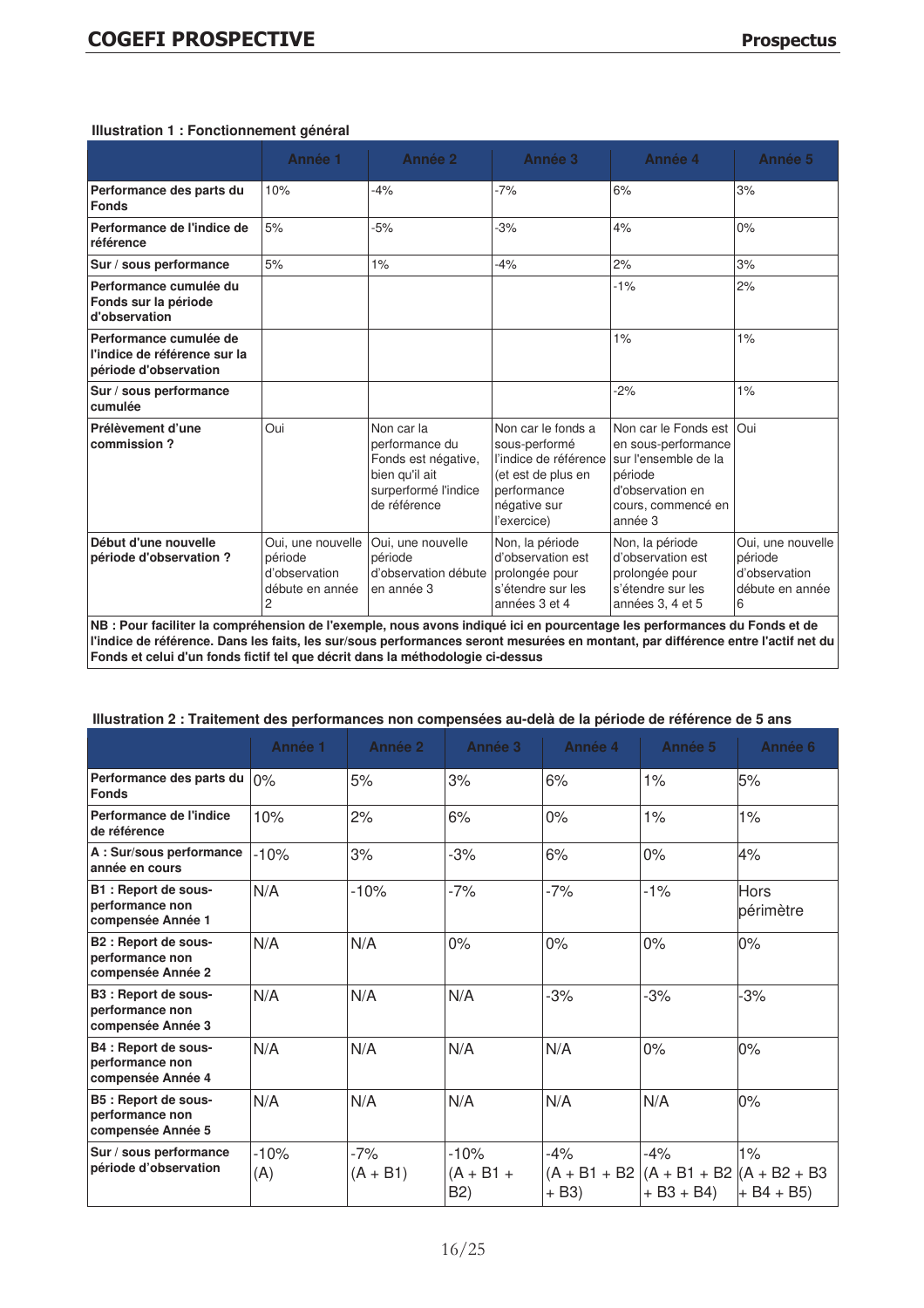| Prélèvement<br>d'une   | von<br>M | NG<br>or | Nor | Nor | INOI | vui |
|------------------------|----------|----------|-----|-----|------|-----|
| ıieei∩n<br>comm<br>___ |          |          |     |     |      |     |

La sous-performance générée lors de l'année 1 et partiellement compensée dans les années suivantes est oubliée en année 6.

#### Prestataire percevant des commissions de mouvement :

La société de gestion (100%).

#### Procédure de choix des intermédiaires :

Le choix des intermédiaires sera opéré en fonction de leur compétence particulière, ainsi qu'en raison de la qualité de leur recherche, de l'exécution des ordres et de la participation aux placements privés et introductions en Bourse, et enfin de leur capacité à traiter des blocs sur les différentes valeurs.

#### **Recherche:**

COGEFI GESTION a établi et mis en oeuvre une politique de sélection et d'évaluation des prestataires lui fournissant les services d'aide à la décision disponible sur le site internet www.cogefi.fr.

Les frais liés à la recherche au sens de l'article 314-21 du règlement général de l'AMF peuvent être facturés au Fonds au moment de l'exécution des transactions.

Dans le cadre de la gestion des OPC, la société de gestion a signé avec plusieurs intermédiaires d'exécution (Brokers) des conventions de commission de courtage partagée (CSA ou CCP).

L'intermédiaire d'exécution concerné reverse sur le CSA (ou CCP) la part des frais prélevés sur les transactions qui lui sont confiées correspondant à la prestation de SADIE.

Les sommes versées sur ce compte rémunèrent exclusivement des prestataires de recherche.

Pour toute information complémentaire, les Porteurs peuvent se reporter au rapport annuel du FCP.

#### TV<sub>-</sub> **Informations d'ordre commercial**

Les demandes d'information et les documents relatifs au Fonds et sa valeur liquidative peuvent être obtenus en s'adressant directement auprès de :

> **COGEFI GESTION** 11 rue Auber 75009 Paris www.cogefi.fr.

Les demandes de souscription et de rachat relatives au FCP sont centralisées auprès de son dépositaire :

**CACEIS BANK** 1-3, place Valhubert 75206 PARIS CEDEX 13 Tél: 01.57.78.15.15

Les informations sur les critères relatifs au respect des objectifs sociaux, environnementaux et de qualité de gouvernance (ESG) sont disponibles sur le site de la société de gestion www.cogefi.fr.

#### $V_{-}$ **Règles d'investissement**

Les règles et composition de l'actif prévues par le code monétaire et financier et les règles de dispersion des risques applicables à ce FCP doivent être respectées à tout moment. Si un dépassement de ces limites intervient indépendamment de la société de gestion ou à la suite de l'exercice d'un droit de souscription, la société de gestion aura pour objectif prioritaire de régulariser cette situation dans les plus brefs délais, en tenant compte de l'intérêt des porteurs de parts du FCP.

#### VI. **Risque global**

La méthode calcul du ratio du risque global est la méthode du calcul de l'engagement. L'engagement est limité à 110 % maximum de l'actif net du FCP.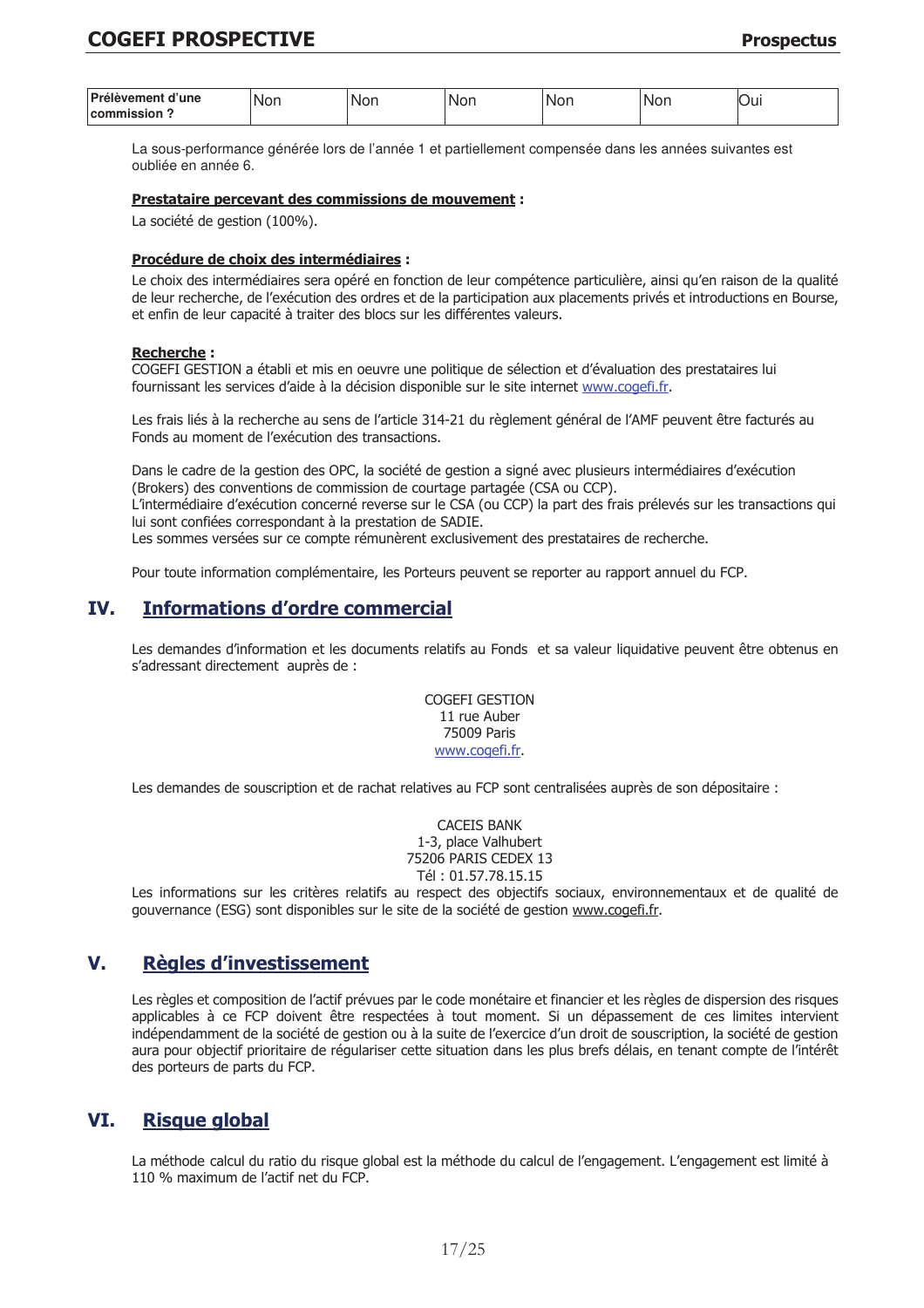#### Règles d'évaluation et de comptabilisation des actifs VII.

# VII 1 - Règles d'évaluation des actifs

#### A - Méthode d'évaluation

L'organisme s'est conformé aux règles comptables prescrites par la réglementation en vigueur et, notamment, au plan comptable des placements collectifs.

Le portefeuille est évalué lors de chaque valeur liquidative et à l'arrêté du bilan selon les règles suivantes : Valeurs mobilières

| marché<br>Négociées sur<br><b>un</b><br>réglementé :<br>Actions et assimilées |                                                                                                                                                                                                                                                                                                                                                                                                   |
|-------------------------------------------------------------------------------|---------------------------------------------------------------------------------------------------------------------------------------------------------------------------------------------------------------------------------------------------------------------------------------------------------------------------------------------------------------------------------------------------|
| Toutes zones géographiques :                                                  | sur la base des cours publiés.                                                                                                                                                                                                                                                                                                                                                                    |
|                                                                               | $\boxtimes$ cours de clôture jour                                                                                                                                                                                                                                                                                                                                                                 |
|                                                                               | sur la base des cours non publiés.                                                                                                                                                                                                                                                                                                                                                                |
|                                                                               | $\boxtimes$ cours transmis par la société de gestion                                                                                                                                                                                                                                                                                                                                              |
| Obligations et assimilées                                                     |                                                                                                                                                                                                                                                                                                                                                                                                   |
| Zone Europe:                                                                  | sur la base des cours publiés.                                                                                                                                                                                                                                                                                                                                                                    |
|                                                                               | ☑ cours de clôture jour                                                                                                                                                                                                                                                                                                                                                                           |
|                                                                               | sur la base des cours non publiés.                                                                                                                                                                                                                                                                                                                                                                |
|                                                                               | $\boxtimes$ cours contribué                                                                                                                                                                                                                                                                                                                                                                       |
|                                                                               | $\boxtimes$ en cas d'absence de contributeur, cours transmis<br>par la société de gestion                                                                                                                                                                                                                                                                                                         |
| <b>OPC</b>                                                                    | $\boxtimes$ à la dernière valeur liquidative connue                                                                                                                                                                                                                                                                                                                                               |
| Titres de créances négociables :                                              |                                                                                                                                                                                                                                                                                                                                                                                                   |
| Méthode de valorisation                                                       | $\boxtimes$ Les titres de créances négociables à plus de trois<br>mois sont valorisés à leur valeur de marché.<br>Lorsque la durée de vie devient inférieure à trois<br>mois, la surcote / décote est amortie sur le<br>nombre de jours restants jusqu'à l'échéance. S'ils<br>sont acquis moins de trois mois avant l'échéance,<br>les intérêts ainsi que la surcote / décote sont<br>linéarisés. |
| $2$ ta / ananau inta i                                                        |                                                                                                                                                                                                                                                                                                                                                                                                   |

# Les dépôts / emprunts :

☑ Le montant de l'engagement est rémunéré selon les conditions contractuelles.

Instruments financiers à terme :

| réglementé :         | Négociées sur un<br>Les instruments à terme fermes |   | marché        |                                   |
|----------------------|----------------------------------------------------|---|---------------|-----------------------------------|
|                      |                                                    |   |               | Zone Europe : validation jour     |
| Les<br>conditionnels | <i>instruments</i>                                 | à | terme         |                                   |
|                      |                                                    |   | Zone Europe : | $\boxtimes$ cours de clôture jour |

Les instruments financiers dont le cours n'a pas été constaté le jour de l'évaluation ou dont le cours a été corrigé sont évalués à leur valeur probable de négociation sous la responsabilité de la société de gestion. Ces évaluations et leur justification sont communiquées au commissaire aux comptes à l'occasion de ses contrôles.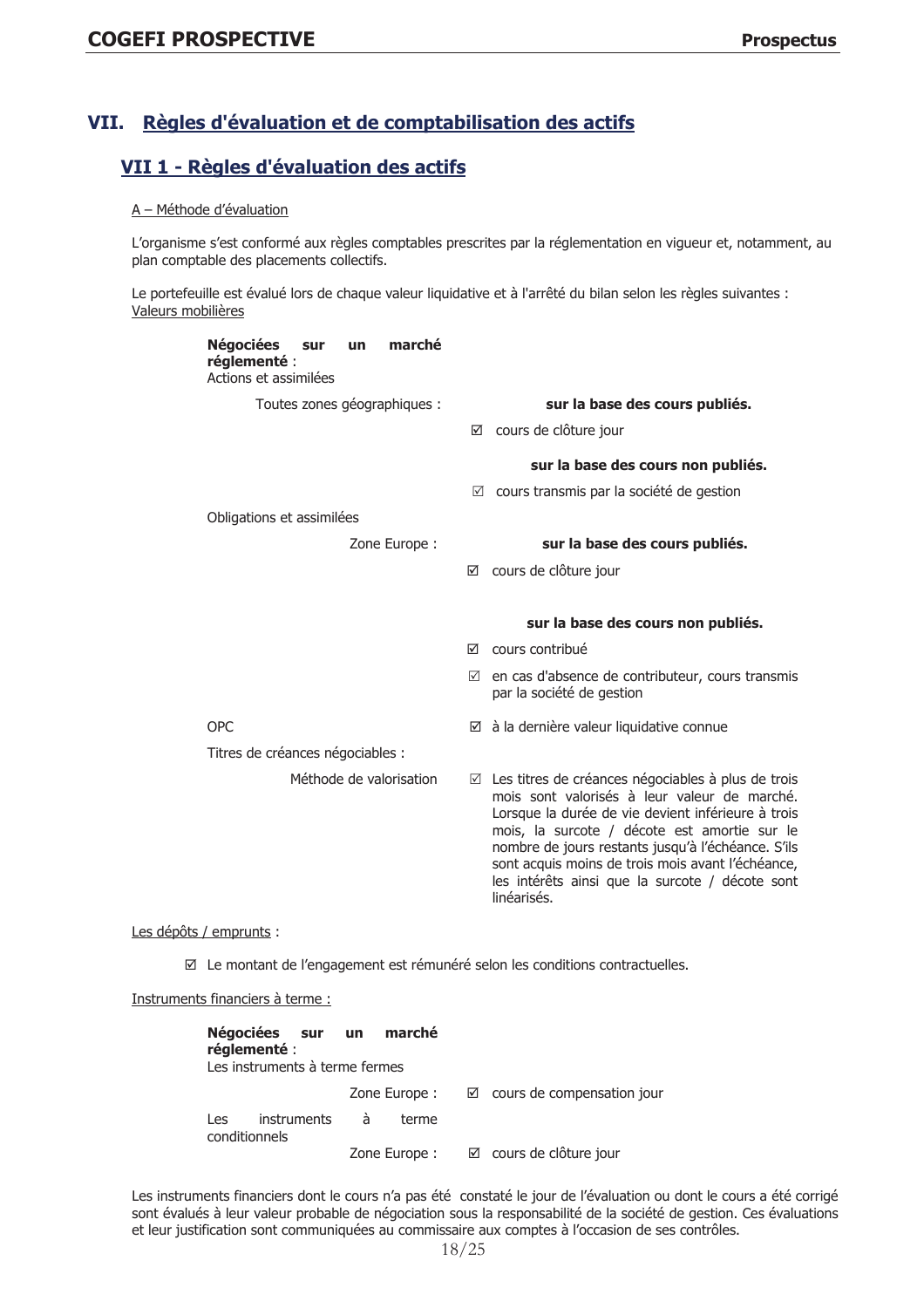#### B - Modalités pratiques

Les bases de données utilisées sont multiples : "Finalim" de Fininfo, "Securities 3000" de Reuters, et "Bloomberg". Les possibilités de recherche sont complétées par "Fin'xs" de Télékurs.

- ⊠ Six Financial Information
- **M** Reuters
- ☑ Bloomberg
- ☑ Telekurs

La source des cours de devises retenue est :

**MARCE** 

Les sources de taux sont :

Titres de créances négociables ☑ Euribor

# VII 2 - Méthode de comptabilisation

- La méthode de comptabilisation des frais de négociation se fait en :
	- $\boxtimes$  frais inclus
- La méthode de comptabilisation des revenus de taux est celle du :
	- ☑ coupon encaissé
- La méthode de comptabilisation des intérêts courus du week-end :
	- ☑ prise en compte sur la VL précédente

# **VIII Rémunération**

Le prospectus comporte les éléments mentionnés à l'article 411-113 du règlement général de l'AMF.

Cogefi Gestion définit et applique une politique de rémunération cohérente avec une gestion efficace de ses risques et n'encourage pas une prise de risque excessive.

La société de gestion détermine le montant consacré à la rémunération variable et sa répartition en tenant compte de l'ensemble de leurs risques. Au titre de la maîtrise des risques, la société de gestion peut réduire significativement l'enveloppe des rémunérations variables attribuées au titre de l'exercice durant lequel elle constaterait des pertes. Elle veille à ne pas verser la rémunération variable par le biais d'instruments ou de méthodes qui permettent de contourner les présentes dispositions.

La rémunération fixe est individuelle et est négociée lors de la signature du contrat de travail par le Président de Cogefi Gestion. Elle pourra être révisée en fonction de l'évolution du collaborateur et de la société de gestion. Selon la fonction occupée et le degré de responsabilité, la rémunération se décompose en une part fixe et une part variable :

- La partie fixe de la rémunération des collaborateurs de Cogefi Gestion est fixée de manière à rémunérer le collaborateur au regard des obligations de son poste, du niveau de compétence requis, de la responsabilité exercée et de l'expérience acquise. Elle est fixée en fonction du marché (local ou métier) et d'un principe de cohérence interne à l'entreprise.
- Elle peut être revue une fois par an. Les éventuelles augmentations sont liées d'une part aux résultats financiers de la société de gestion, d'autre part au travail fourni pendant l'exercice, au respect des principes de déontologie de la profession, à la qualité des relations avec la clientèle, au respect des orientations fournies par la direction et à la contribution et l'intégration au sein de l'équipe de gestion.
- La rémunération variable vient compléter de manière équilibrée, la partie fixe en considération des performances du collaborateur. Elle rémunère les réalisations quantitatives et/ou qualitatives mesurées à partir des évaluations individuelles, conformément aux principes édictés par cette politique. Elle ne constitue pas un droit et est fixée chaque année. Elle tient compte de la réglementation applicable aux sociétés de gestion, des gains effectivement réalisés par la société de gestion et est liée à la performance globale de la société.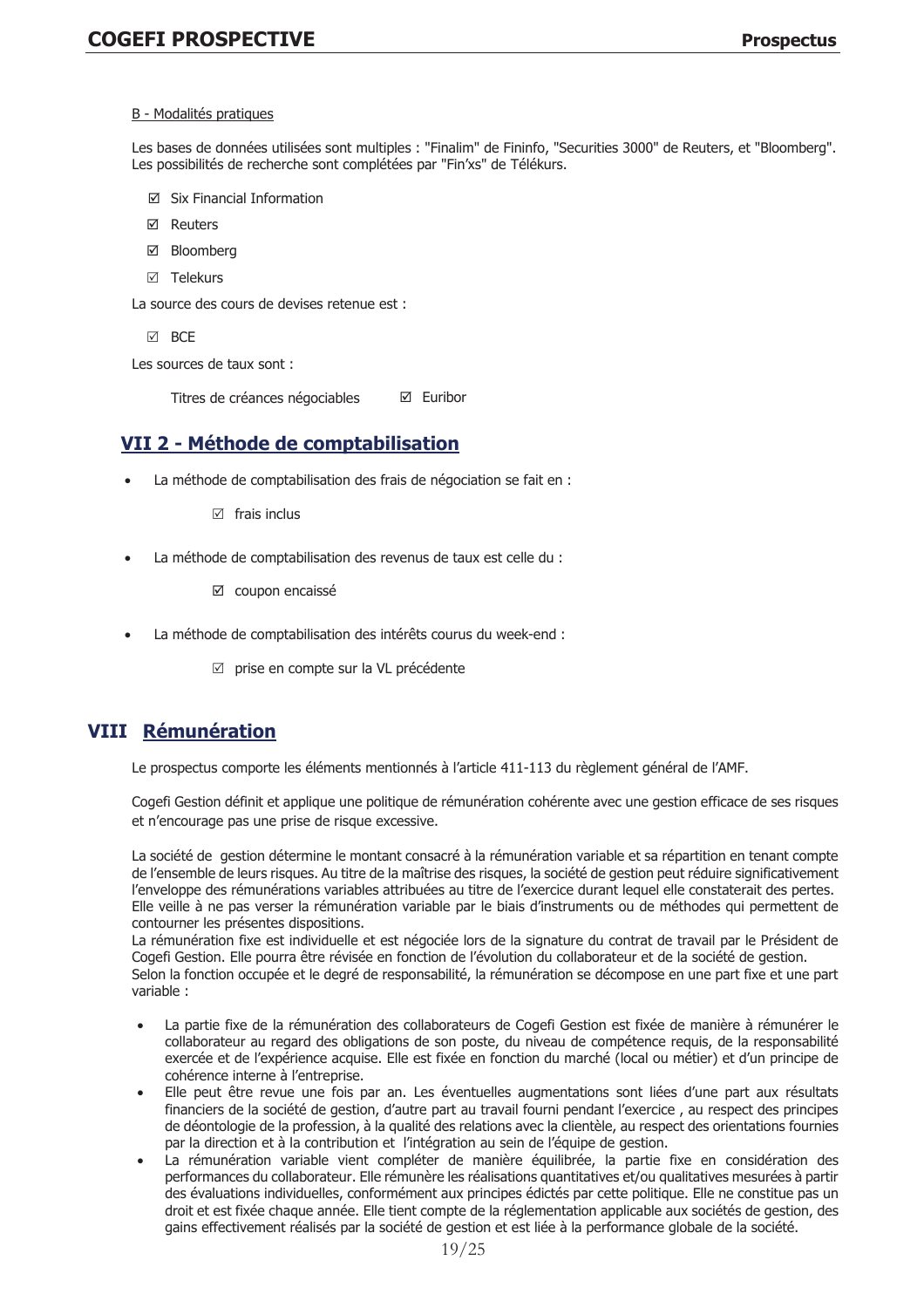Elle est fonction des critères ci-dessus applicables à la rémunération fixe et de critères liés aux objectifs du  $\bullet$ collaborateur tels que la surperformance par rapport au benchmark sur une période compatible avec l'horizon de placement du portefeuille, et la volatilité 52 semaines par rapport à l'indice de référence.

Cas particulier du personnel engagé dans des fonctions de contrôle : il est rémunéré en fonction de la réalisation des objectifs liés à ses fonctions, indépendamment des performances des secteurs d'exploitation qu'il contrôle.

Cogefi Gestion définit l'assiette des éléments variables en vue de s'assurer de la cohérence entre les comportements des collaborateurs et les objectifs à long terme de la société de gestion.

Ainsi, elle :

- met en place des objectifs pour chaque collaborateur, assortis d'indicateurs de mesures factuels et quantifiables (ou observables),
- détermine les objectifs et s'assure que ces objectifs sont conformes, dans la durée, aux intérêts de l'entreprise et de ses clients
- prend en compte d'autres critères liés à la prise de risques et à la prise en compte conjointe des intérêts du client et de l'entreprise ainsi que des critères comportementaux (travail en équipe, transparence, partage de l'information, participation à la réussite collective, etc.), respect de la réglementation...

L'évaluation des performances du collaborateur s'inscrit dans un cadre pluriannuel adapté à la période de détention recommandée aux investisseurs par la société de gestion, afin de garantir qu'elle porte bien sur les performances à long terme du portefeuille et sur ses risques d'investissement et que le paiement effectif des composantes de la rémunération qui dépendent des performances s'échelonne sur la même période.

Les responsables de l'attribution des rémunérations et des avantages sont le Président et le Directeur Général Adjoint.

Le détail de la politique de rémunération est disponible gratuitement en version papier sur demande de l'investisseur auprès de Cogefi Gestion - 11 rue Auber - 75009 PARIS.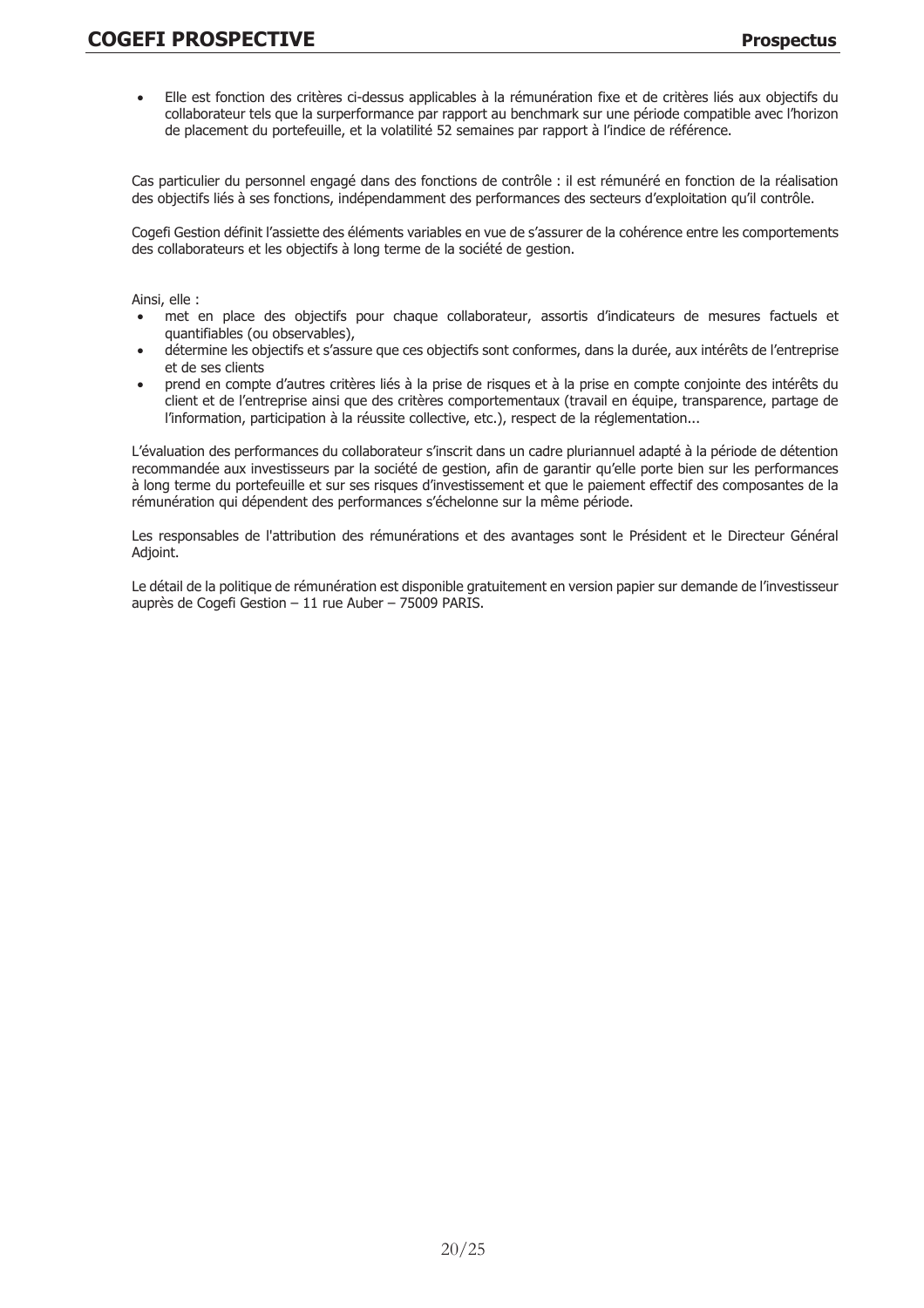

# **REGLEMENT**

# **TITRE 1 - ACTIF ET PARTS**

# Article 1 - Parts de copropriété

Les droits des copropriétaires sont exprimés en parts, chaque part correspondant à une même fraction de l'actif du fonds. Chaque porteur de parts dispose d'un droit de copropriété sur les actifs du fonds proportionnel au nombre de parts possédées.

La durée du fonds est de 99 ans à compter de sa date de création sauf dans les cas de dissolution anticipée ou de la prorogation prévue au présent règlement.

Catégories de parts :

Les caractéristiques des différentes catégories de parts et leurs conditions d'accès sont précisées dans le prospectus du FCP.

Les différentes catégories de parts pourront :

- bénéficier de régimes différents de distribution des revenus ; (distribution ou capitalisation)
- être libellées en devises différentes ;
- supporter des frais de gestion différents;
- supporter des commissions de souscriptions et de rachat différentes ;
- avoir une valeur nominale différente.
- être assorties d'une couverture systématique de risque de change, partielle ou totale, définie dans le prospectus.

Cette couverture est assurée au moyen d'instruments financiers réduisant au minimum l'impact des opérations de couverture sur les autres catégories de parts du FCP ;

être réservées à un ou plusieurs réseaux de commercialisation.

Le fonds a la possibilité de regrouper ou de diviser ses parts.

Les parts pourront être fractionnées, sur décision du conseil d'administration de la société de gestion en dixièmes, centièmes, millièmes ou dix-millièmes dénommées fractions de parts.

Les dispositions du règlement réglant l'émission et le rachat de parts sont applicables aux fractions de parts dont la valeur sera toujours proportionnelle à celle de la part qu'elles représentent. Toutes les autres dispositions du règlement relatives aux parts s'appliquent aux fractions de parts sans qu'il soit nécessaire de le spécifier, sauf lorsau'il en est disposé autrement.

Enfin, le conseil d'administration de la société de gestion peut, sur ses seules décisions procéder à la division des parts par la création de parts nouvelles qui sont attribuées aux porteurs en échange des parts anciennes.

# Article 2 - Montant minimal de l'actif

Il ne peut être procédé au rachat des parts si l'actif du FCP devient inférieur à 300.000 euros ; lorsque l'actif demeure pendant trente jours inférieur à ce montant, la société de gestion prend les dispositions nécessaires afin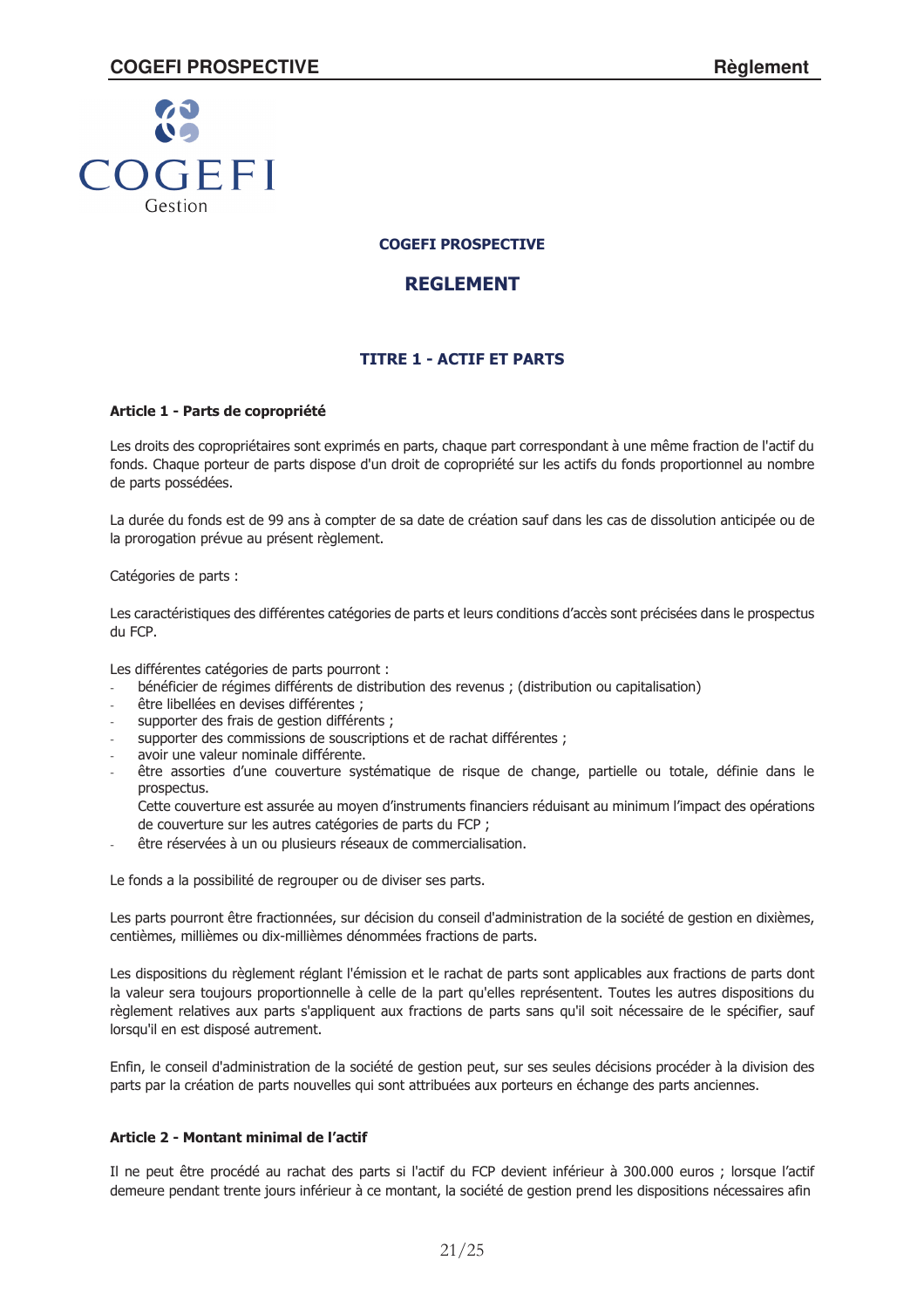de procéder à la liquidation de l'OPCVM concerné, ou à l'une des opérations mentionnées à l'article 411-16 du règlement général de l'AMF (mutation de l'OPCVM).

# Article 3 - Émission et rachat des parts

Les parts sont émises à tout moment à la demande des porteurs sur la base de leur valeur liquidative augmentée, le cas échéant, des commissions de souscription.

Les rachats et les souscriptions sont effectués dans les conditions et selon les modalités définies dans le prospectus.

Les parts de fonds commun de placement peuvent faire l'objet d'une admission à la cote selon la réglementation en vigueur.

Les souscriptions doivent être intégralement libérées le jour du calcul de la valeur liquidative. Elles peuvent être effectuées en numéraire et/ou par apport d'instruments financiers. La société de gestion a le droit de refuser les valeurs proposées et, à cet effet, dispose d'un délai de sept jours à partir de leur dépôt pour faire connaître sa décision. En cas d'acceptation, les valeurs apportées sont évaluées selon les règles fixées à l'article 4 et la souscription est réalisée sur la base de la première valeur liquidative suivant l'acceptation des valeurs concernées.

Les rachats peuvent être effectués en nature. Si le rachat en nature correspond à une quote-part représentative des actifs du portefeuille, alors seul l'accord écrit signé du porteur sortant doit être obtenu par l'OPCVM ou la société de gestion. Lorsque le rachat en nature ne correspond pas à une quote-part représentative des actifs du portefeuille, l'ensemble des porteurs doivent signifier leur accord écrit autorisant le porteur sortant à obtenir le rachat de ses parts contre certains actifs particuliers, tels que définis explicitement dans l'accord.

De manière générale, les actifs rachetés sont évalués selon les règles fixées à l'article 4 et le rachat en nature est réalisé sur la base de la première valeur liquidative suivant l'acceptation des valeurs concernées. Les rachats sont réglés par le teneur de compte émetteur dans un délai maximum de cing jours suivant celui de l'évaluation de la part.

Toutefois, si, en cas de circonstances exceptionnelles, le remboursement nécessite la réalisation préalable d'actifs compris dans le fonds, ce délai peut être prolongé, sans pouvoir excéder 30 jours.

Sauf en cas de succession ou de donation-partage, la cession ou le transfert de parts entre porteurs, ou de porteurs à un tiers, est assimilé à un rachat suivi d'une souscription ; s'il s'agit d'un tiers, le montant de la cession ou du transfert doit, le cas échéant, être complété par le bénéficiaire pour atteindre au minimum celui de la souscription minimale exigée par le prospectus.

En application de l'article L, 214-8-7 du Code monétaire et financier, le rachat par le FCP de ses parts, comme l'émission de parts nouvelles, peuvent être suspendus, à titre provisoire, par la société de gestion, quand des circonstances exceptionnelles l'exigent et si l'intérêt des porteurs le commande.

Lorsque l'actif net du FCP est inférieur au montant fixé par la réglementation, aucun rachat des parts ne peut être effectué.

L'OPCVM peut cesser d'émettre des parts en application du troisième alinéa de l'article L. 214-8-7 du code monétaire et financier, de manière provisoire ou définitive, partiellement ou totalement, dans les situations objectives entraînant la fermeture des souscriptions telles qu'un nombre maximum de parts émises, un montant maximum d'actif atteint ou l'expiration d'une période de souscription déterminée. Le déclenchement de cet outil fera l'objet d'une information par tout moyen des porteurs existants relative à son activation, ainsi qu'au seuil et à la situation objective ayant conduit à la décision de fermeture partielle ou totale. Dans le cas d'une fermeture partielle, cette information par tout moyen précisera explicitement les modalités selon lesquelles les porteurs existants peuvent continuer de souscrire pendant la durée de cette fermeture partielle. Les porteurs de parts sont également informés par tout moyen de la décision de l'OPCVM ou de la société de gestion soit de mettre fin à la fermeture totale ou partielle des souscriptions (lors du passage sous le seuil de déclenchement), soit de ne pas y mettre fin (en cas de changement de seuil ou de modification de la situation objective ayant conduit à la mise en œuvre de cet outil). Une modification de la situation objective invoguée ou du seuil de déclenchement de l'outil doit toujours être effectuée dans l'intérêt des porteurs de parts. L'information par tous moyens précise les raisons exactes de ces modifications.

# Article 4 - Calcul de la valeur liquidative

Le calcul de la valeur liquidative des parts est effectué en tenant compte des règles d'évaluation figurant dans le prospectus.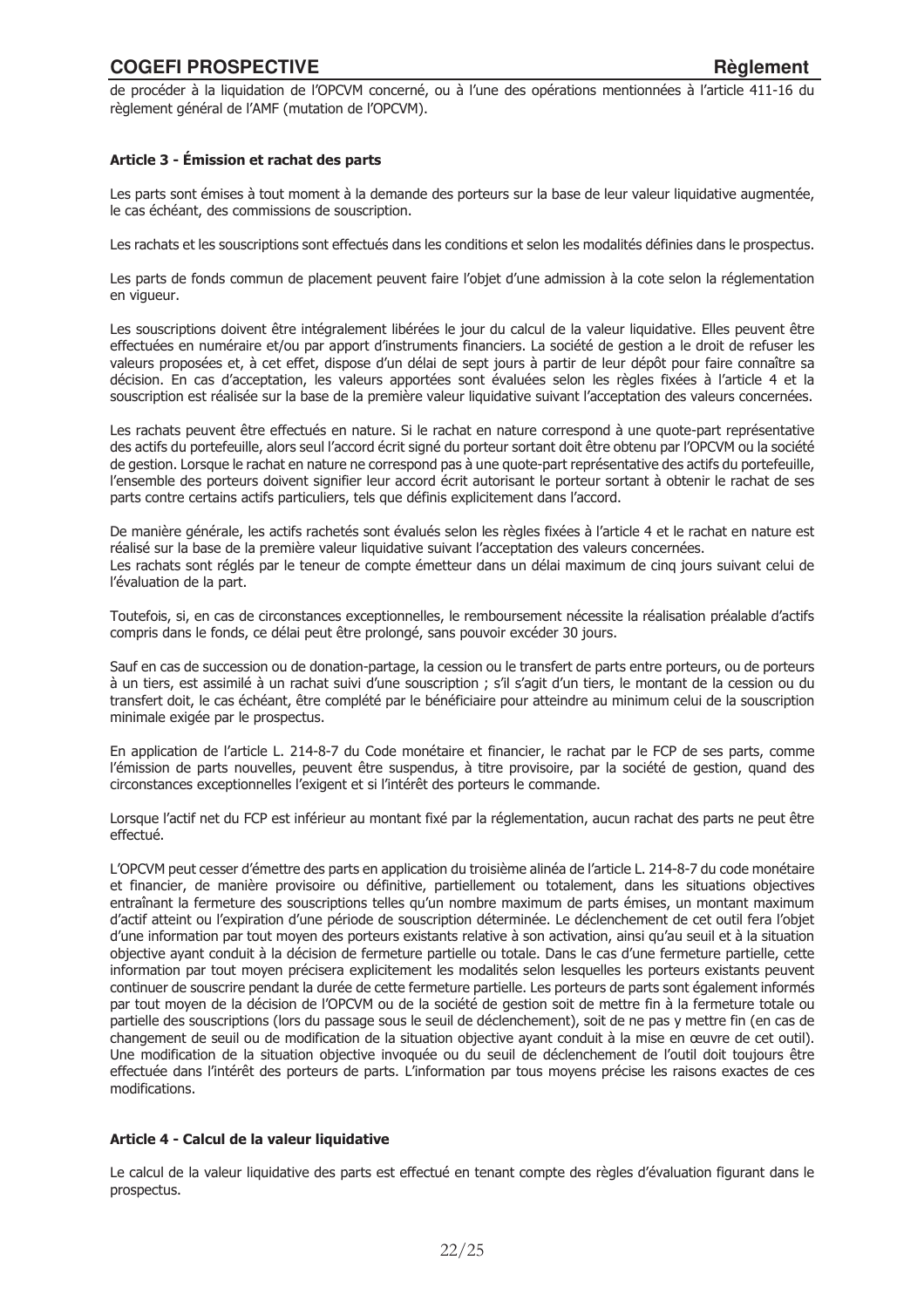Les apports en nature ne peuvent comporter que les titres, valeurs ou contrats admis à composer l'actif des OPCVM ; les apports et les rachats en nature sont évalués conformément aux règles d'évaluation applicables au calcul de la valeur liquidative.

# **TITRE 2 - FONCTIONNEMENT DU FONDS**

## Article 5 - La société de gestion

La gestion du fonds est assurée par la société de gestion conformément à l'orientation définie pour le fonds.

La société de gestion agit en toutes circonstances dans l'intérêt exclusif des porteurs de parts et peut seule exercer les droits de vote attachés aux titres compris dans le fonds.

#### Article 5 bis - Règles de fonctionnement

Les instruments et dépôts éligibles à l'actif de l'OPCVM ainsi que les règles d'investissement sont décrits dans le prospectus.

#### Article 5 ter – Admission à la négociation sur un marché réglementé et/ou un système multilatéral de négociation

Les parts peuvent faire l'objet d'une admission à la négociation sur un marché réglementé et/ou un système multilatéral de négociation selon la réglementation en vigueur. Dans le cas où le FCP dont les parts sont admises aux négociations sur un marché réglementé à un objectif fondé sur un indice, le fonds devra avoir mis en place un dispositif permettant de s'assurer que le cours de ses parts ne s'écarte pas sensiblement de sa valeur liquidative.

# Article 6 - Le dépositaire

Le dépositaire assure les missions qui lui incombent en application des lois et règlements en vigueur ainsi que celles qui lui ont été contractuellement confiées par la société de gestion. Il doit notamment s'assurer de la régularité des décisions de la société de gestion de portefeuille. Il doit, le cas échéant, prendre toutes mesures conservatoires qu'il juge utiles. En cas de litige avec la société de Gestion, il informe l'Autorité des marchés Financiers.

# Article 7 - Le commissaire aux comptes

Un commissaire aux comptes est désigné pour six exercices, après accord de l'Autorité des Marchés Financiers, par le conseil d'administration de la société de gestion.

Il certifie la régularité et la sincérité des comptes.

Il peut être renouvelé dans ses fonctions.

Le commissaire aux comptes est tenu de signaler dans les meilleurs délais à l'Autorité des Marchés Financiers tout fait ou toute décision concernant l'organisme de placement collectif en valeurs mobilières dont il a eu connaissance dans l'exercice de sa mission, de nature :

1° A constituer une violation des dispositions législatives ou réglementaires applicables à cet organisme et susceptible d'avoir des effets significatifs sur la situation financière, le résultat ou le patrimoine ; 2° A porter atteinte aux conditions ou à la continuité de son exploitation ;

3º A entrainer l'émission de réserves ou le refus de la certification des comptes.

Les évaluations des actifs et la détermination des parités d'échange dans les opérations de transformation, fusion ou scission sont effectuées sous le contrôle du commissaire aux comptes.

Il apprécie tout apport ou rachat en nature sous sa responsabilité.

Il contrôle la composition de l'actif et des autres éléments avant publication.

Les honoraires du commissaire aux comptes sont fixés d'un commun accord entre celui-ci et le conseil d'administration de la société de gestion au vu d'un programme de travail précisant les diligences estimées nécessaires.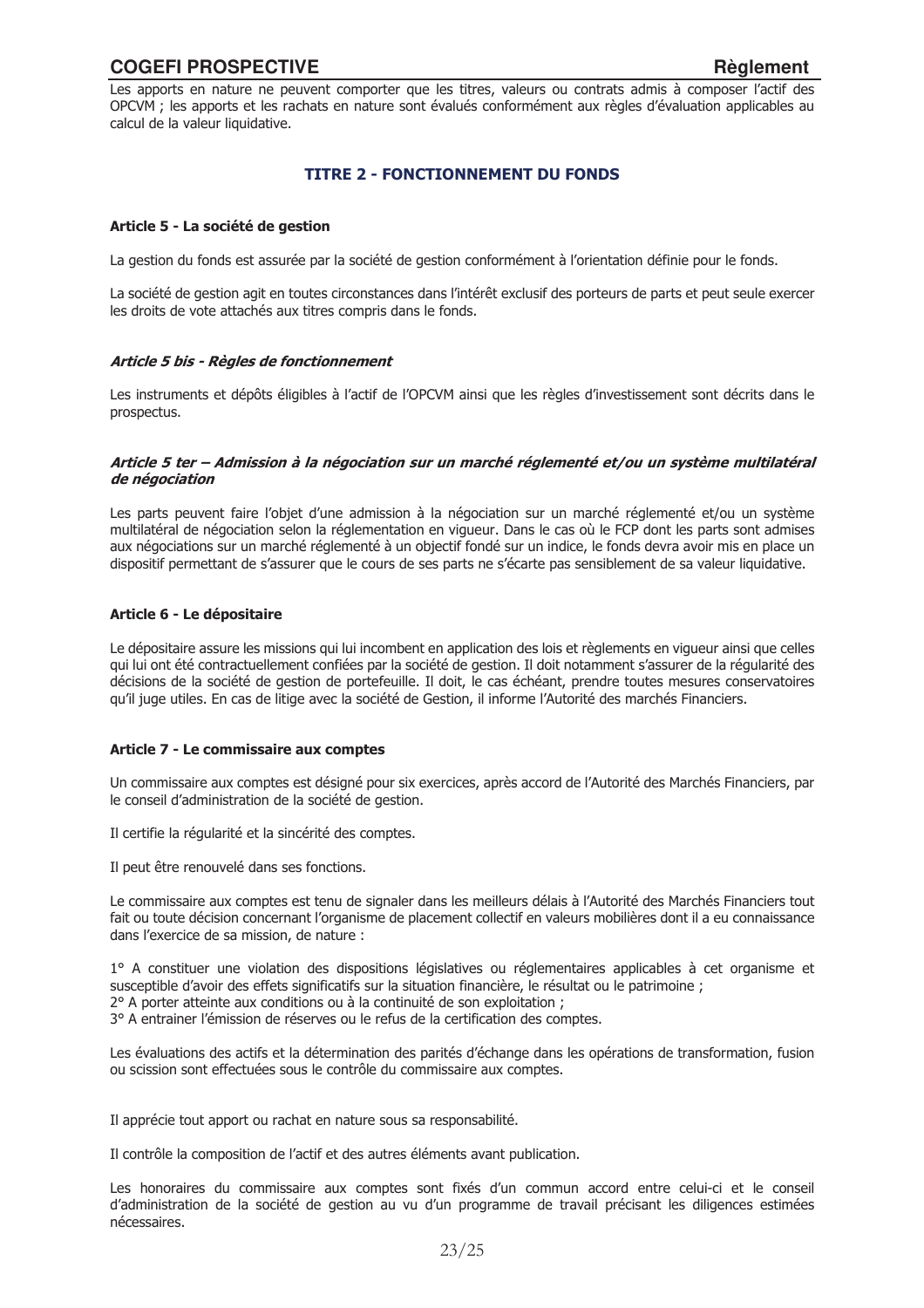Il atteste les situations servant de base à la distribution d'acomptes.

Ses honoraires sont compris dans les frais de gestion.

## Article 8 - Les comptes et le rapport de gestion

À la clôture de chaque exercice, la société de gestion, établit les documents de synthèse et établit un rapport sur la gestion du fonds pendant l'exercice écoulé.

La société de gestion établit, au minimum de façon semestrielle et sous contrôle du dépositaire, l'inventaire des actifs de l'OPC.

La société de gestion tient ces documents à la disposition des porteurs de parts dans les quatre mois suivant la clôture de l'exercice et les informe du montant des revenus auxquels ils ont droit : ces documents sont soit transmis par courrier à la demande expresse des porteurs de parts, soit mis à leur disposition à la société de gestion.

# **TITRE 3 - MODALITES D'AFFECTATION DES SOMMES DISTRIBUABLES**

#### Article 9 - Modalités d'affectation des sommes distribuables

Le résultat net de l'exercice est égal au montant des intérêts, arrérages, dividendes, primes et lots, jetons de présence ainsi que tous produits relatifs constituant le portefeuille du fonds majoré du produit des sommes momentanément disponibles et diminué des frais de gestion et de la charge des emprunts.

Les sommes distribuables sont constituées par :

1º Le résultat net augmenté du report à nouveau et majoré ou diminué du solde du compte de régularisation des revenus ·

2° Les plus-values réalisées, nettes de frais, diminuées des moins-values réalisées, nettes de frais, constatées au cours de l'exercice, augmentées des plus-values nettes de même nature constatées au cours d'exercices antérieurs n'ayant pas fait l'objet d'une distribution ou d'une capitalisation et diminuées ou augmentées du solde du compte de réquiarisation des plus values.

Les sommes mentionnées aux 1° et 2° peuvent être distribuées, en tout ou partie, indépendamment l'une de l'autre.

Les modalités précises d'affectation des sommes distribuables sont définies dans le prospectus.

# TITRE 4 - FUSION - SCISSION - DISSOLUTION - LIQUIDATION

# Article 10 - Fusion - Scission

La société de gestion peut soit faire apport, en totalité ou en partie, des actifs compris dans le fonds à un autre OPCVM, soit scinder le fonds en deux ou plusieurs autres fonds communs.

Ces opérations de fusion ou de scission ne peuvent être réalisées qu'après que les porteurs en ont été avisés. Elles donnent lieu à la délivrance d'une nouvelle attestation précisant le nombre de parts détenues par chaque porteur.

# Article 11 - Dissolution - Prorogation

- Si les actifs du fonds demeurent inférieurs, pendant trente jours, au montant fixé à l'article 2 ci-dessus, la société de gestion en informe l'Autorité des Marchés Financiers et procède, sauf opération de fusion avec un autre fonds commun de placement, à la dissolution du fonds.
- La société de gestion peut dissoudre par anticipation le fonds ; elle informe les porteurs de parts de sa décision et à partir de cette date les demandes de souscription ou de rachat ne sont plus acceptées.
- La société de gestion procède également à la dissolution du fonds en cas de demande de rachat de la totalité des parts, de cessation de fonction du dépositaire, lorsqu'aucun autre dépositaire n'a été désigné, ou à l'expiration de la durée du fonds, si celle-ci n'a pas été prorogée.